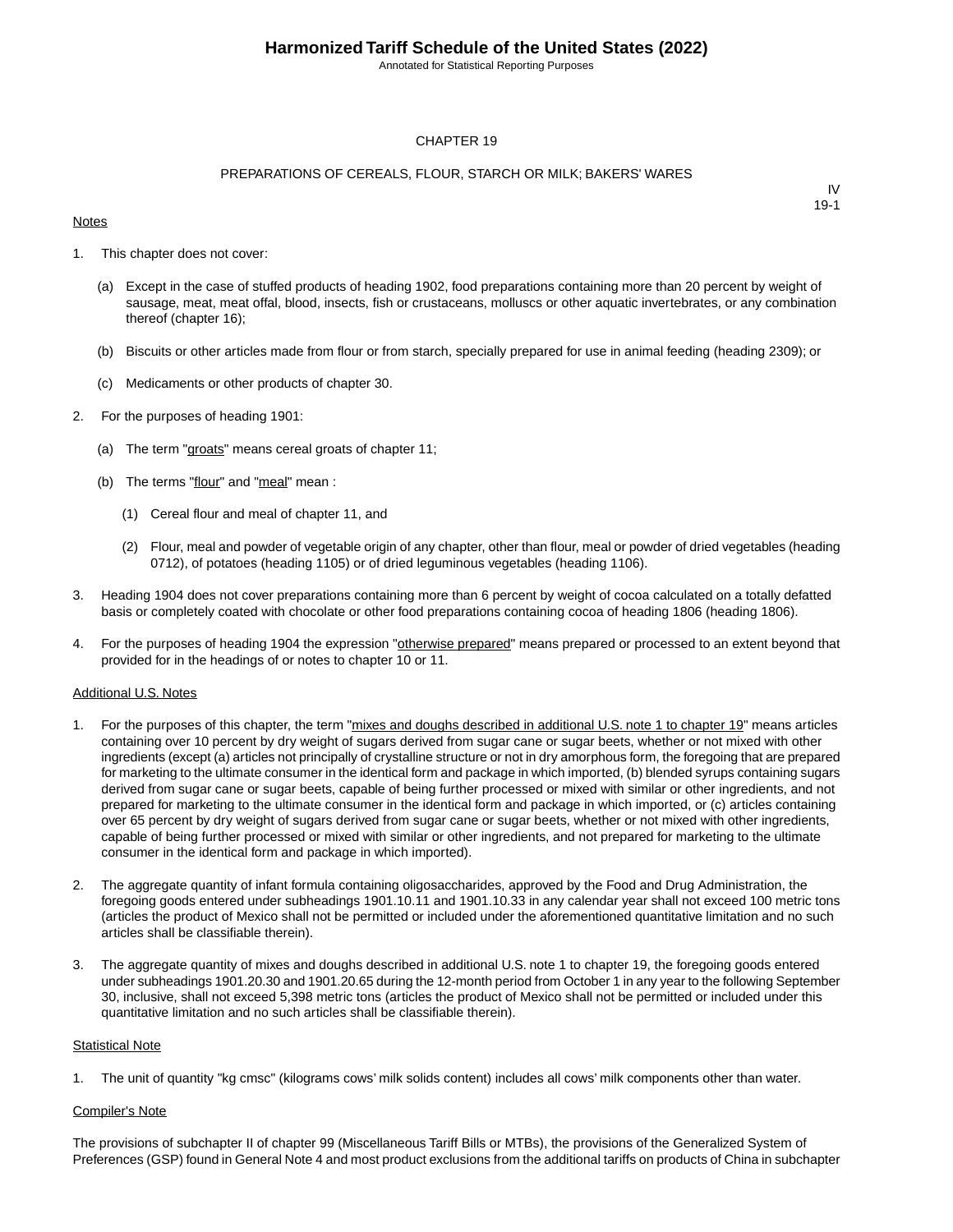Annotated for Statistical Reporting Purposes

Compiler's Note (con.) IV 19-2

III of chapter 99 expired on December 31, 2020. However, no endnotes or footnotes relating to these provisions have been deleted as of the issue date of this edition.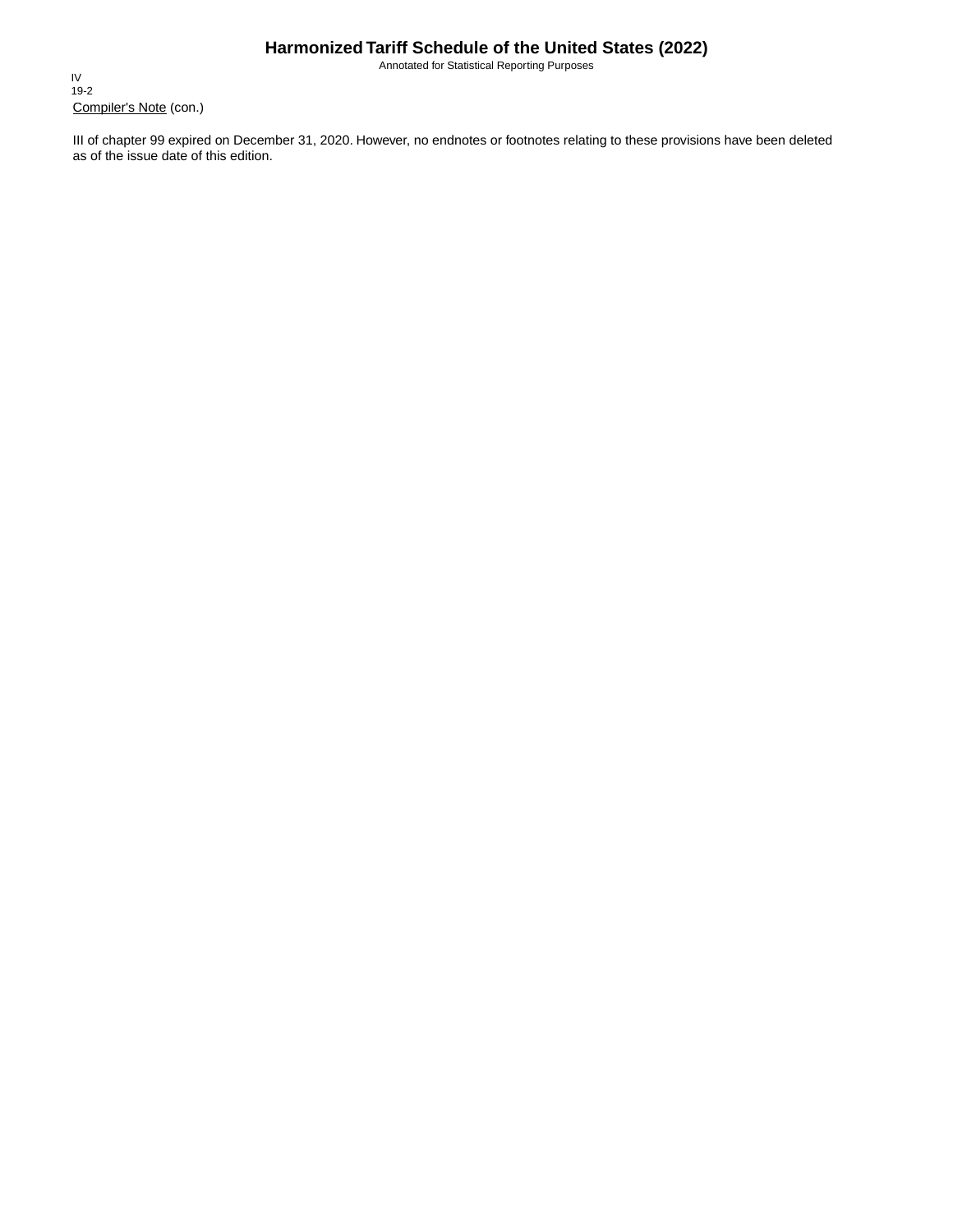Annotated for Statistical Reporting Purposes

| Heading/      | Stat.       |                                                                                                                                                                                                                                                                                                                                                                                                                                                                       | Unit                   |                                         | Rates of Duty                                                                                                                                                                                                                                                                |                        |
|---------------|-------------|-----------------------------------------------------------------------------------------------------------------------------------------------------------------------------------------------------------------------------------------------------------------------------------------------------------------------------------------------------------------------------------------------------------------------------------------------------------------------|------------------------|-----------------------------------------|------------------------------------------------------------------------------------------------------------------------------------------------------------------------------------------------------------------------------------------------------------------------------|------------------------|
| Subheading    | Suf-<br>fix | Article Description                                                                                                                                                                                                                                                                                                                                                                                                                                                   | of<br>Quantity         | General                                 | $\mathbf{1}$<br>Special                                                                                                                                                                                                                                                      | $\overline{2}$         |
| 1901          |             | Malt extract; food preparations of flour, groats, meal, starch or<br>malt extract, not containing cocoa or containing less than 40<br>percent by weight of cocoa calculated on a totally defatted<br>basis, not elsewhere specified or included; food preparations<br>of goods of headings 0401 to 0404, not containing cocoa or<br>containing less than 5 percent by weight of cocoa calculated<br>on a totally defatted basis, not elsewhere specified or included: |                        |                                         |                                                                                                                                                                                                                                                                              |                        |
| 1901.10       |             | Preparations suitable for infants or young children, put up<br>for retail sale:<br>Preparations suitable for infants, put up for retail sale:                                                                                                                                                                                                                                                                                                                         |                        |                                         |                                                                                                                                                                                                                                                                              |                        |
| 1901.10.05 00 |             | Containing over 10 percent by weight of milk solids:<br>Described in general note 15 of the tariff<br>schedule and entered pursuant to its                                                                                                                                                                                                                                                                                                                            |                        |                                         | Free (A+, AU, BH,<br>CL, CO, D, E, IL,                                                                                                                                                                                                                                       | 35%                    |
|               |             | Other:                                                                                                                                                                                                                                                                                                                                                                                                                                                                |                        |                                         | JO, KR, MA, OM,<br>P, PA, PE, S, SG)                                                                                                                                                                                                                                         |                        |
| 1901.10.11 00 |             | Infant formula containing oligosaccharides:<br>Described in additional U.S. note 2 to<br>this chapter and entered pursuant to                                                                                                                                                                                                                                                                                                                                         | kg 17.5% <sup>1/</sup> |                                         | Free (A+, BH, CL,                                                                                                                                                                                                                                                            | 35%                    |
|               |             |                                                                                                                                                                                                                                                                                                                                                                                                                                                                       | kg cmsc                |                                         | CO, D, E, IL, JO,<br>KR, MA, OM, P,<br>PA, PE, S, SG)                                                                                                                                                                                                                        |                        |
| 1901.10.16 00 |             |                                                                                                                                                                                                                                                                                                                                                                                                                                                                       | kg<br>kg cmsc          | $$1.035/kg +$<br>$14.9\%$ <sup>1/</sup> | Free (BH, CL, JO,<br>KR, MA, OM, SG)<br>6.9¢/kg + 0.9% (PE)<br>$27.6$ ¢/kg + 3.9%<br>(PA)<br>$31¢/kg + 4.4% (P)$<br>See 9823.08.01-<br>$9823.08.38(S+)$<br>See 9913.04.25<br>(AU)<br>See 9915.04.30,<br>9915.04.48,<br>9915.04.72 (P+)<br>See 9918.04.60-<br>9918.04.80 (CO) | $$1.217/kg +$<br>17.5% |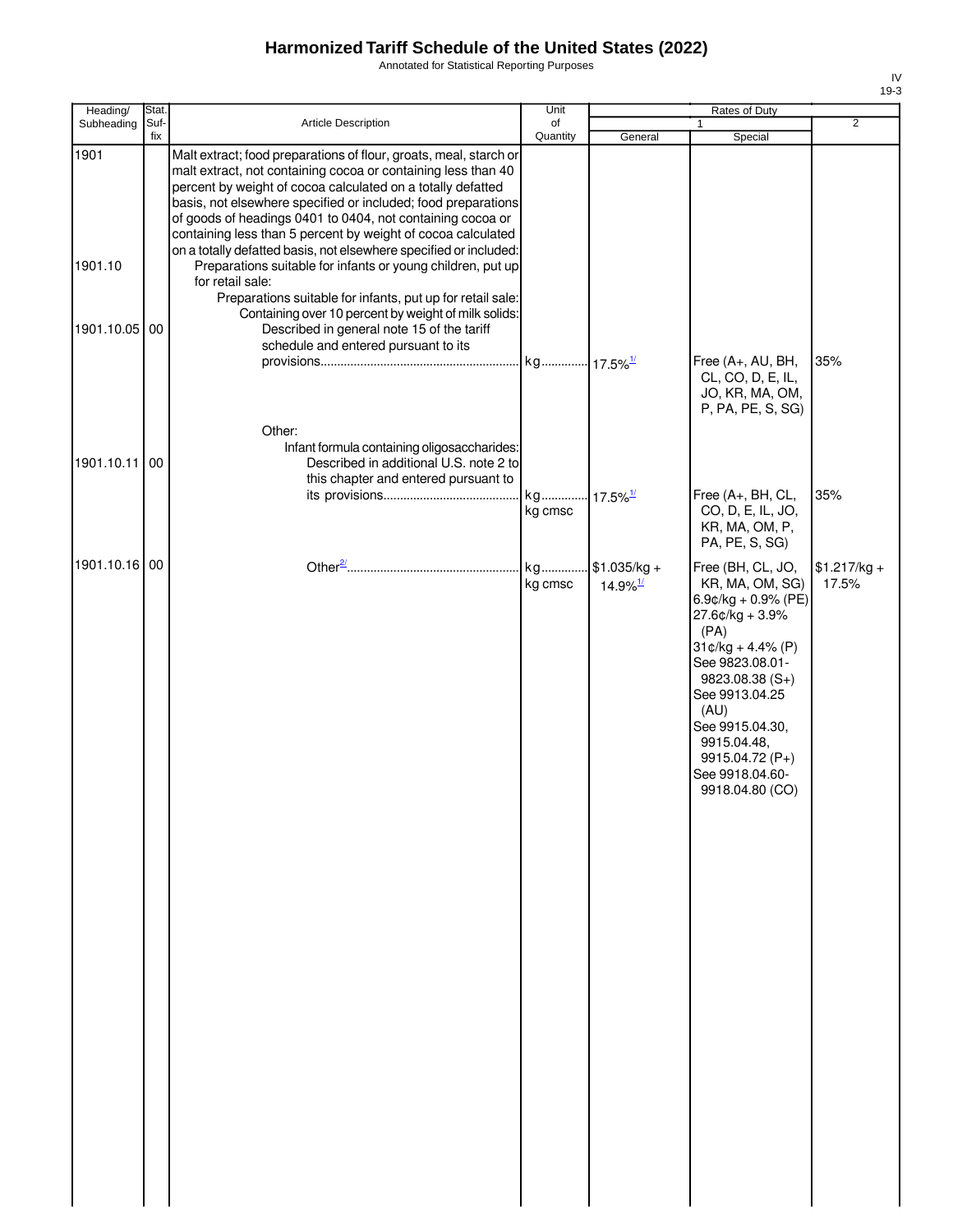Annotated for Statistical Reporting Purposes

| Heading/                         | Stat.       |                                                                                                                                                                                                                                                                                                                                                                                                                                                                                                                                                                                                                                                                                                                                                | Unit                              |                                         | Rates of Duty                                                                                                                                                                                                                                                                            |                        |
|----------------------------------|-------------|------------------------------------------------------------------------------------------------------------------------------------------------------------------------------------------------------------------------------------------------------------------------------------------------------------------------------------------------------------------------------------------------------------------------------------------------------------------------------------------------------------------------------------------------------------------------------------------------------------------------------------------------------------------------------------------------------------------------------------------------|-----------------------------------|-----------------------------------------|------------------------------------------------------------------------------------------------------------------------------------------------------------------------------------------------------------------------------------------------------------------------------------------|------------------------|
| Subheading                       | Suf-<br>fix | Article Description                                                                                                                                                                                                                                                                                                                                                                                                                                                                                                                                                                                                                                                                                                                            | of<br>Quantity                    |                                         |                                                                                                                                                                                                                                                                                          | $\overline{2}$         |
| 1901 (con.)<br>1901.10<br>(con.) |             | Malt extract; food preparations of flour, groats, meal, starch or<br>malt extract, not containing cocoa or containing less than 40<br>percent by weight of cocoa calculated on a totally defatted<br>basis, not elsewhere specified or included; food preparations<br>of goods of headings 0401 to 0404, not containing cocoa or<br>containing less than 5 percent by weight of cocoa calculated<br>on a totally defatted basis, not elsewhere specified or included:<br>(con.)<br>Preparations suitable for infants or young children, put up<br>for retail sale: (con.)<br>Preparations suitable for infants, put up for retail sale:<br>(con.)<br>Containing over 10 percent by weight of milk solids:<br>(con.)<br>Other: (con.)<br>Other: |                                   | General                                 | Special                                                                                                                                                                                                                                                                                  |                        |
| 1901.10.21                       | 00          | Dairy products described in additional<br>U.S. note 1 to chapter 4:<br>Described in additional U.S. note<br>10 to chapter 4 and entered<br>pursuant to its provisions                                                                                                                                                                                                                                                                                                                                                                                                                                                                                                                                                                          | kg 17.5% <sup>1/</sup>            |                                         | Free (A+, AU, BH,<br>CL, CO, D, E, IL,<br>JO, KR, MA, OM,<br>P, PA, PE, S, SG)                                                                                                                                                                                                           | 35%                    |
| 1901.10.26 00                    |             |                                                                                                                                                                                                                                                                                                                                                                                                                                                                                                                                                                                                                                                                                                                                                | kg<br>kg cmsc                     | $$1.035/kg +$<br>$14.9\%$ <sup>1/</sup> | Free (BH, CL, JO,<br>KR, MA, OM, SG)<br>27.6¢/kg + 3.9%<br>(PA)<br>$31¢/kg + 4.4% (P)$<br>See 9823.08.01-<br>$9823.08.38(S+)$<br>See 9913.04.25<br>(AU)<br>See 9915.04.30,<br>9915.04.48,<br>9915.04.72 (P+)<br>See 9917.04.20,<br>9917.04.34 (PE)<br>See 9918.04.60-<br>9918.04.80 (CO) | $$1.217/kg +$<br>17.5% |
| 1901.10.29 00                    |             |                                                                                                                                                                                                                                                                                                                                                                                                                                                                                                                                                                                                                                                                                                                                                | kg 14.9% <sup>1/</sup><br>kg cmsc |                                         | Free (A+, AU, BH,<br>CL, CO, D, E, IL,<br>JO, KR, MA, OM,<br>P, PA, PE, S, SG)                                                                                                                                                                                                           | 35%                    |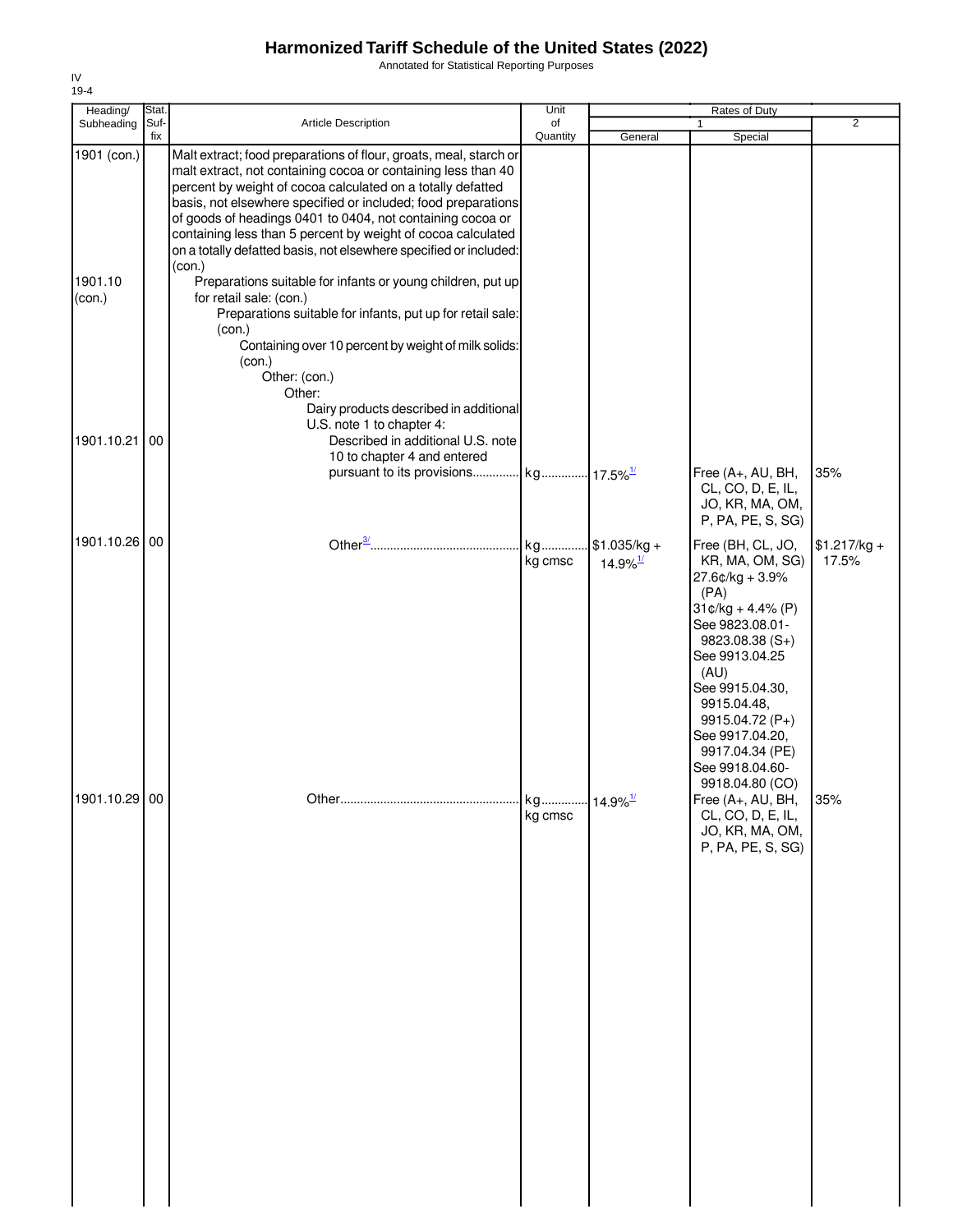Annotated for Statistical Reporting Purposes

| Heading/          | Stat.       |                                                                                                                                                                                                                                                                                                                                                                                                                                                                                 | Unit                   |                                           | Rates of Duty                                                                                                                                                                                                                                                               |                        |
|-------------------|-------------|---------------------------------------------------------------------------------------------------------------------------------------------------------------------------------------------------------------------------------------------------------------------------------------------------------------------------------------------------------------------------------------------------------------------------------------------------------------------------------|------------------------|-------------------------------------------|-----------------------------------------------------------------------------------------------------------------------------------------------------------------------------------------------------------------------------------------------------------------------------|------------------------|
| Subheading        | Suf-<br>fix | <b>Article Description</b>                                                                                                                                                                                                                                                                                                                                                                                                                                                      | of<br>Quantity         | General                                   | 1<br>Special                                                                                                                                                                                                                                                                | 2                      |
| 1901 (con.)       |             | Malt extract; food preparations of flour, groats, meal, starch or<br>malt extract, not containing cocoa or containing less than 40<br>percent by weight of cocoa calculated on a totally defatted<br>basis, not elsewhere specified or included; food preparations<br>of goods of headings 0401 to 0404, not containing cocoa or<br>containing less than 5 percent by weight of cocoa calculated<br>on a totally defatted basis, not elsewhere specified or included:<br>(con.) |                        |                                           |                                                                                                                                                                                                                                                                             |                        |
| 1901.10<br>(con.) |             | Preparations suitable for infants or young children, put up<br>for retail sale: (con.)<br>Preparations suitable for infants, put up for retail sale:<br>(con.)<br>Other:                                                                                                                                                                                                                                                                                                        |                        |                                           |                                                                                                                                                                                                                                                                             |                        |
| 1901.10.31        | 00          | Described in general note 15 of the tariff<br>schedule and entered pursuant to its                                                                                                                                                                                                                                                                                                                                                                                              | kg 17.5% <sup>1/</sup> |                                           | Free (A+, AU, BH,<br>CL, CO, D, E, IL,<br>JO, KR, MA, OM,<br>P, PA, PE, S, SG)                                                                                                                                                                                              | 35%                    |
| 1901.10.33 00     |             | Other:<br>Infant formula containing oligosaccharides:<br>Described in additional U.S. note 2 to<br>this chapter and entered pursuant to                                                                                                                                                                                                                                                                                                                                         |                        |                                           | Free (A+, BH, CL,<br>CO, D, E, IL, JO,                                                                                                                                                                                                                                      | 35%                    |
|                   |             |                                                                                                                                                                                                                                                                                                                                                                                                                                                                                 |                        |                                           | KR, MA, OM, P,<br>PA, PE, S, SG)                                                                                                                                                                                                                                            |                        |
| 1901.10.36 00     |             |                                                                                                                                                                                                                                                                                                                                                                                                                                                                                 | kg                     | $.451.035/kg +$<br>$14.9\%$ <sup>1/</sup> | Free (BH, CL, JO,<br>KR, MA, OM, SG)<br>$6.9$ c/kg + 0.9% (PE)<br>27.6¢/kg + 3.9%<br>(PA)<br>$31¢/kg + 4.4% (P)$<br>See 9823.08.01-<br>9823.08.38 (S+)<br>See 9913.04.25<br>(AU)<br>See 9915.04.30,<br>9915.04.48,<br>9915.04.72 (P+)<br>See 9918.04.60-<br>9918.04.80 (CO) | $$1.217/kg +$<br>17.5% |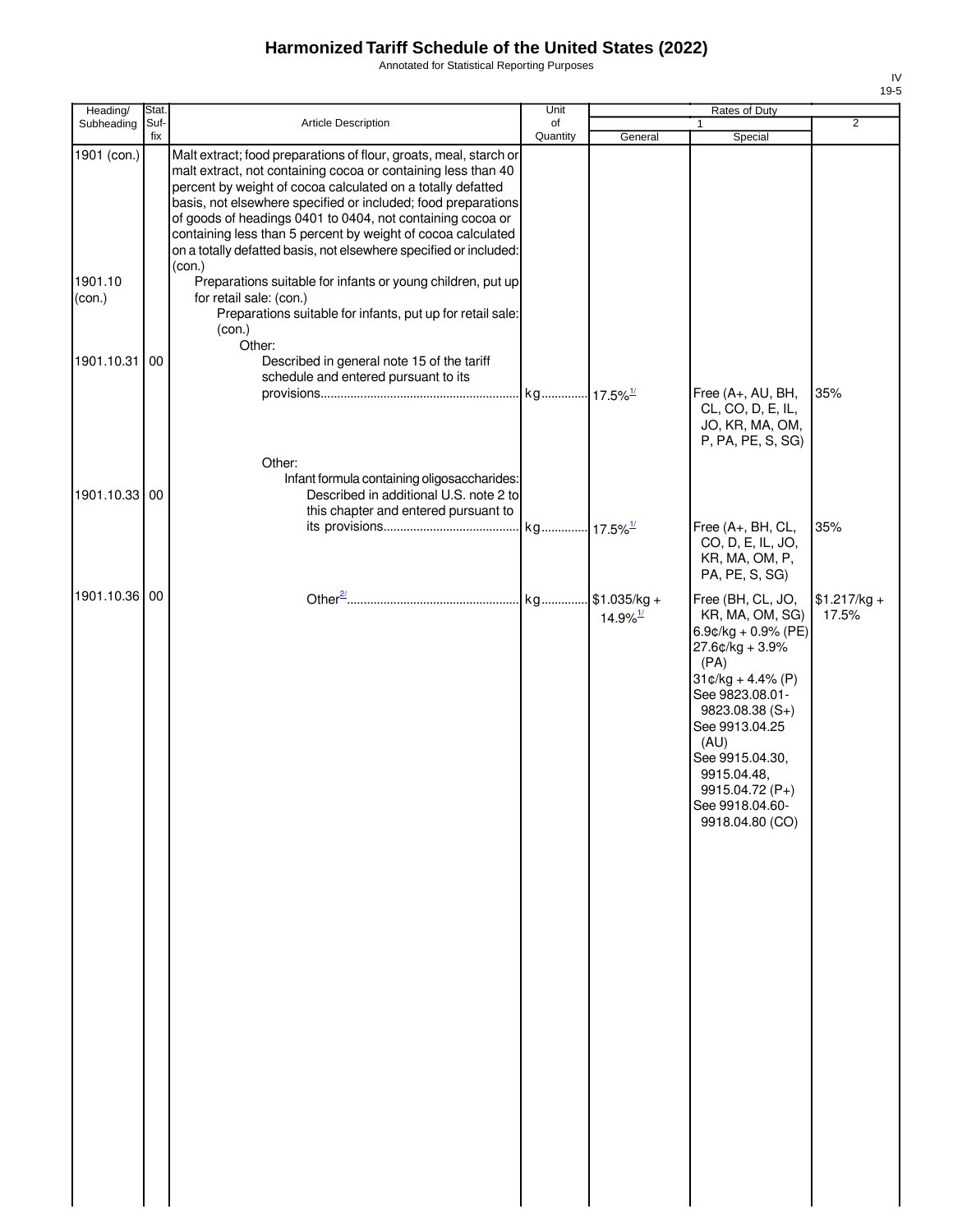Annotated for Statistical Reporting Purposes

| Heading/                         | Stat.       |                                                                                                                                                                                                                                                                                                                                                                                                                                                                                                                                                                                                                                                                                                                                         | Unit           |                                         | Rates of Duty                                                                                                                                                                                                                                                         |                        |
|----------------------------------|-------------|-----------------------------------------------------------------------------------------------------------------------------------------------------------------------------------------------------------------------------------------------------------------------------------------------------------------------------------------------------------------------------------------------------------------------------------------------------------------------------------------------------------------------------------------------------------------------------------------------------------------------------------------------------------------------------------------------------------------------------------------|----------------|-----------------------------------------|-----------------------------------------------------------------------------------------------------------------------------------------------------------------------------------------------------------------------------------------------------------------------|------------------------|
| Subheading                       | Suf-<br>fix | Article Description                                                                                                                                                                                                                                                                                                                                                                                                                                                                                                                                                                                                                                                                                                                     | of<br>Quantity | General                                 | 1<br>Special                                                                                                                                                                                                                                                          | $\overline{2}$         |
| 1901 (con.)<br>1901.10<br>(con.) |             | Malt extract; food preparations of flour, groats, meal, starch or<br>malt extract, not containing cocoa or containing less than 40<br>percent by weight of cocoa calculated on a totally defatted<br>basis, not elsewhere specified or included; food preparations<br>of goods of headings 0401 to 0404, not containing cocoa or<br>containing less than 5 percent by weight of cocoa calculated<br>on a totally defatted basis, not elsewhere specified or included:<br>(con.)<br>Preparations suitable for infants or young children, put up<br>for retail sale: (con.)<br>Preparations suitable for infants, put up for retail sale:<br>(con.)<br>Other: (con.)<br>Other: (con.)<br>Other:<br>Dairy products described in additional |                |                                         |                                                                                                                                                                                                                                                                       |                        |
| 1901.10.41                       | 00          | U.S. note 1 to chapter 4:<br>Described in additional U.S. note                                                                                                                                                                                                                                                                                                                                                                                                                                                                                                                                                                                                                                                                          |                |                                         |                                                                                                                                                                                                                                                                       |                        |
|                                  |             | 10 to chapter 4 and entered                                                                                                                                                                                                                                                                                                                                                                                                                                                                                                                                                                                                                                                                                                             |                |                                         |                                                                                                                                                                                                                                                                       |                        |
|                                  |             | pursuant to its provisions kg 17.5% <sup>1/</sup>                                                                                                                                                                                                                                                                                                                                                                                                                                                                                                                                                                                                                                                                                       |                |                                         | Free (A+, AU, BH,<br>CL, CO, D, E, IL,<br>JO, KR, MA, OM,<br>P, PA, PE, S, SG)                                                                                                                                                                                        | 35%                    |
| 1901.10.44 00                    |             |                                                                                                                                                                                                                                                                                                                                                                                                                                                                                                                                                                                                                                                                                                                                         | kg             | $$1.035/kg +$<br>$14.9\%$ <sup>1/</sup> | Free (BH, CL, JO,<br>KR, MA, OM, SG)<br>27.6¢/kg + 3.9%<br>(PA)<br>$31¢/kg + 4.4% (P)$<br>See 9823.08.01-<br>$9823.08.38(S+)$<br>See 9913.04.25<br>(AU)<br>See 9915.04.30,<br>9915.04.48,<br>9915.04.72 (P+)<br>See 9917.04.20,<br>9917.04.34 (PE)<br>See 9918.04.60- | $$1.217/kg +$<br>17.5% |
| 1901.10.49 00                    |             |                                                                                                                                                                                                                                                                                                                                                                                                                                                                                                                                                                                                                                                                                                                                         |                |                                         | 9918.04.80 (CO)<br>Free (A+, AU, BH,<br>CL, CO, D, E, IL,<br>JO, KR, MA, OM,<br>P, PA, PE, S, SG)                                                                                                                                                                     | 35%                    |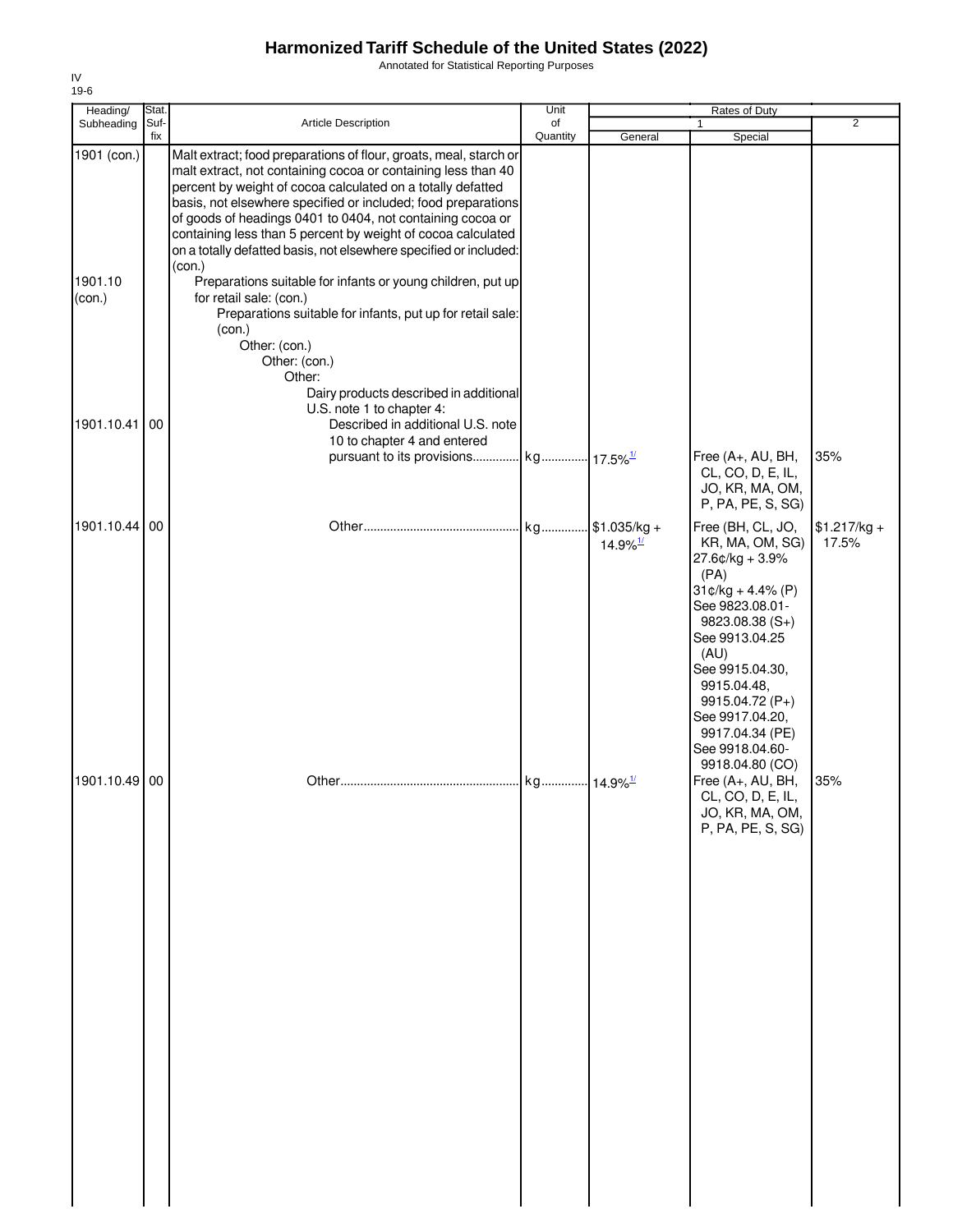Annotated for Statistical Reporting Purposes

| Heading/                                          | Stat.       |                                                                                                                                                                                                                                                                                                                                                                                                                                                                                                                                                                                                                                                                                                                                                                                                                                                      | Unit                            |                                        | <b>Rates of Duty</b>                                                                                                                                                                                                                                                                  |                      |
|---------------------------------------------------|-------------|------------------------------------------------------------------------------------------------------------------------------------------------------------------------------------------------------------------------------------------------------------------------------------------------------------------------------------------------------------------------------------------------------------------------------------------------------------------------------------------------------------------------------------------------------------------------------------------------------------------------------------------------------------------------------------------------------------------------------------------------------------------------------------------------------------------------------------------------------|---------------------------------|----------------------------------------|---------------------------------------------------------------------------------------------------------------------------------------------------------------------------------------------------------------------------------------------------------------------------------------|----------------------|
| Subheading                                        | Suf-<br>fix | Article Description                                                                                                                                                                                                                                                                                                                                                                                                                                                                                                                                                                                                                                                                                                                                                                                                                                  | of<br>Quantity                  | General                                | $\mathbf{1}$<br>Special                                                                                                                                                                                                                                                               | $\overline{2}$       |
| 1901 (con.)<br>1901.10<br>(con.)<br>1901.10.52 00 |             | Malt extract; food preparations of flour, groats, meal, starch or<br>malt extract, not containing cocoa or containing less than 40<br>percent by weight of cocoa calculated on a totally defatted<br>basis, not elsewhere specified or included; food preparations<br>of goods of headings 0401 to 0404, not containing cocoa or<br>containing less than 5 percent by weight of cocoa calculated<br>on a totally defatted basis, not elsewhere specified or included:<br>(con.)<br>Preparations suitable for infants or young children, put up<br>for retail sale: (con.)<br>Preparations suitable for young children, put up for<br>retail sale:<br>Dairy products described in additional U.S. note<br>1 to chapter 4:<br>Dairy preparations containing over 10 percent<br>by weight of milk solids:<br>Described in general note 15 of the tariff |                                 |                                        |                                                                                                                                                                                                                                                                                       |                      |
|                                                   |             | schedule and entered pursuant to its                                                                                                                                                                                                                                                                                                                                                                                                                                                                                                                                                                                                                                                                                                                                                                                                                 |                                 |                                        | Free (A+, AU, BH,<br>CL, CO, D, E, IL,<br>JO, KR, MA, OM,<br>P, PA, PE, S, SG)                                                                                                                                                                                                        | 25%                  |
| 1901.10.54 00                                     |             | Described in additional U.S. note 10 to<br>chapter 4 and entered pursuant to its                                                                                                                                                                                                                                                                                                                                                                                                                                                                                                                                                                                                                                                                                                                                                                     | kg 16% <sup>1/</sup><br>kg cmsc |                                        | Free (A, AU, BH, CL, 25%<br>CO, D, E, IL, JO,<br>KR, MA, OM, P,<br>PA, PE, S, SG)                                                                                                                                                                                                     |                      |
| 1901.10.56 00                                     |             |                                                                                                                                                                                                                                                                                                                                                                                                                                                                                                                                                                                                                                                                                                                                                                                                                                                      | kg<br>kg cmsc                   | .\$1.035/kg<br>$+13.6\%$ <sup>1/</sup> | Free (BH, CL, JO,<br>KR, MA, OM, SG)<br>27.6¢/kg + 3.6%<br>(PA)<br>$31¢/kg + 4% (P)$<br>See 9823.08.01-<br>9823.08.38 (S+)<br>See 9913.04.25<br>(AU)<br>See 9915.04.30,<br>9915.04.50,<br>9915.04.74 (P+)<br>See 9917.04.20,<br>9917.04.36 (PE)<br>See 9918.04.60-<br>9918.04.80 (CO) | $$1.217/kg +$<br>16% |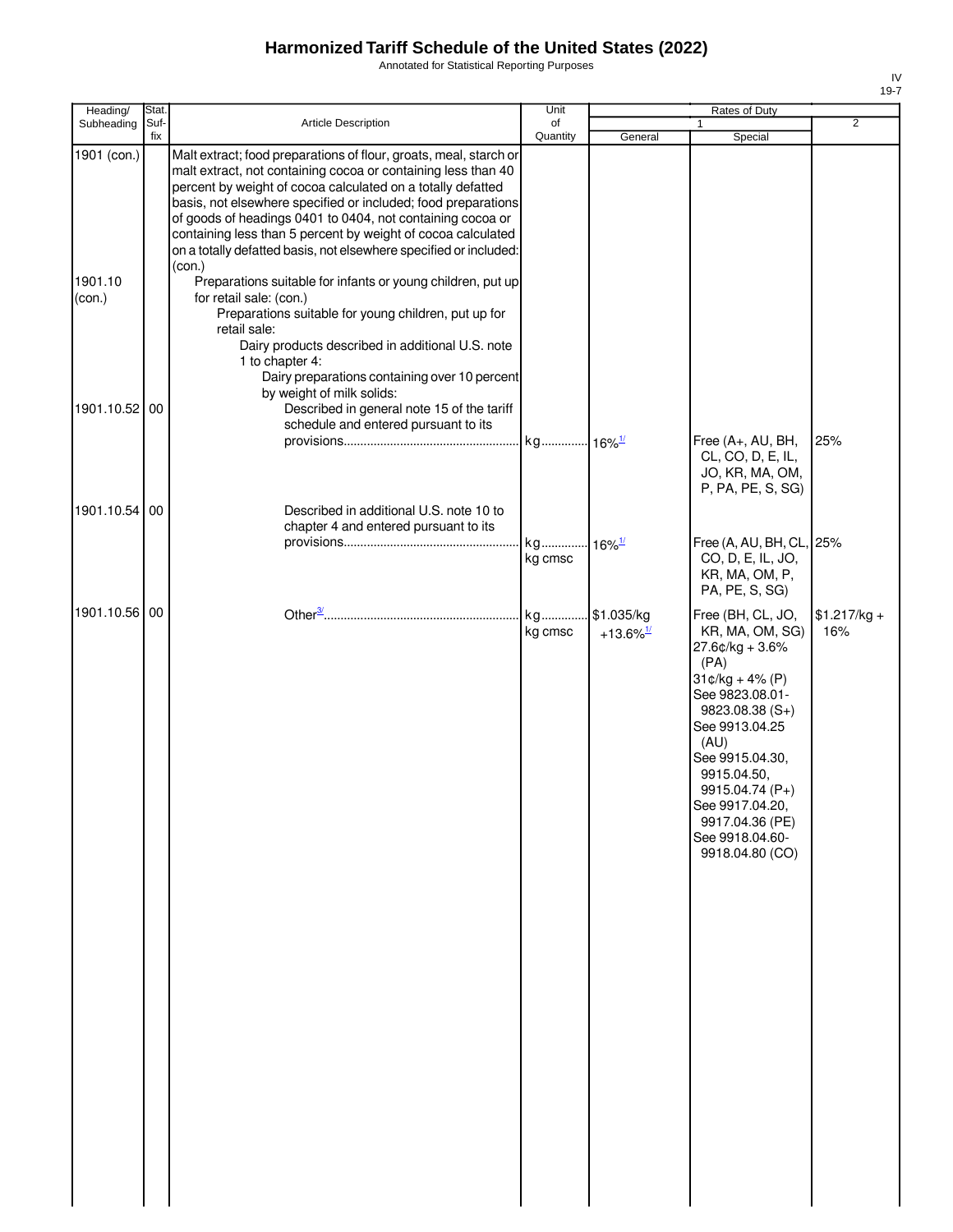Annotated for Statistical Reporting Purposes

| Heading/               | Stat.       |                                                                                                                                                                                                                                                                                                                                                                                                                                                                                                                                                | Unit           |                                              | Rates of Duty                                                                                                                                                                                                                                                                                |                      |
|------------------------|-------------|------------------------------------------------------------------------------------------------------------------------------------------------------------------------------------------------------------------------------------------------------------------------------------------------------------------------------------------------------------------------------------------------------------------------------------------------------------------------------------------------------------------------------------------------|----------------|----------------------------------------------|----------------------------------------------------------------------------------------------------------------------------------------------------------------------------------------------------------------------------------------------------------------------------------------------|----------------------|
| Subheading             | Suf-<br>fix | Article Description                                                                                                                                                                                                                                                                                                                                                                                                                                                                                                                            | of<br>Quantity | General                                      | 1<br>Special                                                                                                                                                                                                                                                                                 | $\overline{2}$       |
| 1901 (con.)<br>1901.10 |             | Malt extract; food preparations of flour, groats, meal, starch or<br>malt extract, not containing cocoa or containing less than 40<br>percent by weight of cocoa calculated on a totally defatted<br>basis, not elsewhere specified or included; food preparations<br>of goods of headings 0401 to 0404, not containing cocoa or<br>containing less than 5 percent by weight of cocoa calculated<br>on a totally defatted basis, not elsewhere specified or included:<br>(con.)<br>Preparations suitable for infants or young children, put up |                |                                              |                                                                                                                                                                                                                                                                                              |                      |
| (con.)                 |             | for retail sale: (con.)<br>Preparations suitable for young children, put up for<br>retail sale: (con.)<br>Dairy products described in additional U.S. note<br>1 to chapter 4: (con.)<br>Other:                                                                                                                                                                                                                                                                                                                                                 |                |                                              |                                                                                                                                                                                                                                                                                              |                      |
| 1901.10.62 00          |             | Described in general note 15 of the tariff<br>schedule and entered pursuant to its                                                                                                                                                                                                                                                                                                                                                                                                                                                             |                |                                              | Free (A+, AU, BH,<br>CL, CO, D, E, IL,                                                                                                                                                                                                                                                       | 25%                  |
| 1901.10.64             | 00          | Described in additional U.S. note 10 to<br>chapter 4 and entered pursuant to its                                                                                                                                                                                                                                                                                                                                                                                                                                                               |                |                                              | JO, KR, MA, OM,<br>P, PA, PE, S, SG)                                                                                                                                                                                                                                                         |                      |
|                        |             |                                                                                                                                                                                                                                                                                                                                                                                                                                                                                                                                                |                |                                              | Free (A+, AU, BH,<br>CL, CO, D, E, IL,<br>JO, KR, MA, OM,<br>P, PA, PE, S, SG)                                                                                                                                                                                                               | 25%                  |
| 1901.10.66 00          |             |                                                                                                                                                                                                                                                                                                                                                                                                                                                                                                                                                |                | $13.6\%$ <sup><math>\frac{1}{2}</math></sup> | Free (BH, CL, JO,<br>KR, MA, OM, SG)<br>$27.6$ ¢/kg + $3.6\%$<br>(PA)<br>$31¢/kg + 4% (P)$<br>See 9823.08.01-<br>$9823.08.38(S+)$<br>See 9913.04.25<br>(AU)<br>See 9915.04.30,<br>9915.04.50,<br>9915.04.74 (P+)<br>See 9917.04.20,<br>9917.04.36 (PE)<br>See 9918.04.60-<br>9918.04.80 (CO) | $$1.217/kg +$<br>16% |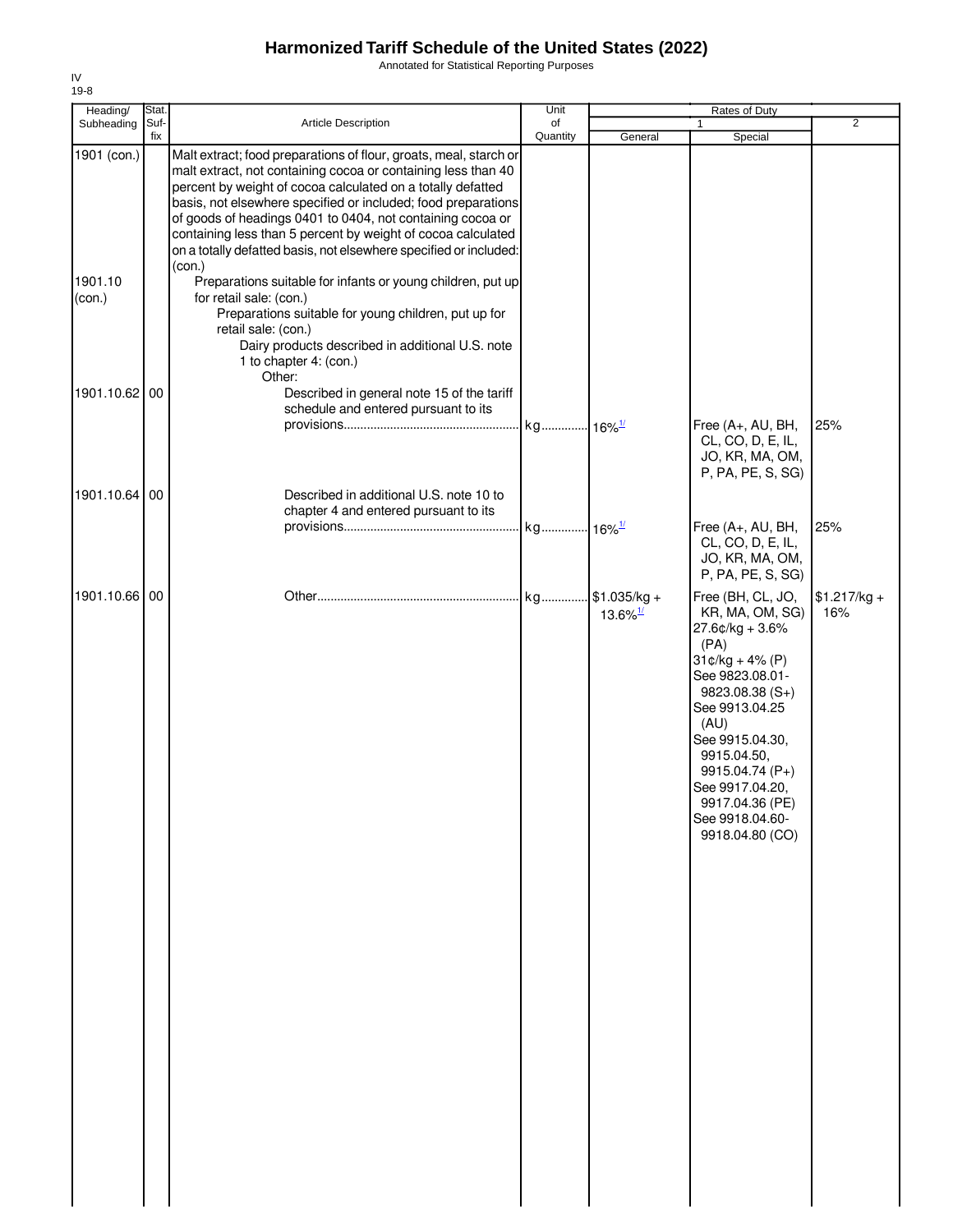Annotated for Statistical Reporting Purposes

| Heading/                         | Stat. |                                                                                                                                                                                                                                                                                                                                                                                                                                                                                                                                                                           | Unit                 |                                        | Rates of Duty                                                                                                                                               |                      |
|----------------------------------|-------|---------------------------------------------------------------------------------------------------------------------------------------------------------------------------------------------------------------------------------------------------------------------------------------------------------------------------------------------------------------------------------------------------------------------------------------------------------------------------------------------------------------------------------------------------------------------------|----------------------|----------------------------------------|-------------------------------------------------------------------------------------------------------------------------------------------------------------|----------------------|
| Subheading                       | Suf-  | Article Description                                                                                                                                                                                                                                                                                                                                                                                                                                                                                                                                                       | of                   |                                        |                                                                                                                                                             | 2                    |
| 1901 (con.)<br>1901.10<br>(con.) | fix   | Malt extract; food preparations of flour, groats, meal, starch or<br>malt extract, not containing cocoa or containing less than 40<br>percent by weight of cocoa calculated on a totally defatted<br>basis, not elsewhere specified or included; food preparations<br>of goods of headings 0401 to 0404, not containing cocoa or<br>containing less than 5 percent by weight of cocoa calculated<br>on a totally defatted basis, not elsewhere specified or included:<br>(con.)<br>Preparations suitable for infants or young children, put up<br>for retail sale: (con.) | Quantity             | General                                | Special                                                                                                                                                     |                      |
|                                  |       | Preparations suitable for young children, put up for<br>retail sale: (con.)<br>Other:                                                                                                                                                                                                                                                                                                                                                                                                                                                                                     |                      |                                        |                                                                                                                                                             |                      |
| 1901.10.72                       | 00    | Described in general note 15 of the tariff<br>schedule and entered pursuant to its                                                                                                                                                                                                                                                                                                                                                                                                                                                                                        | kg 10% <sup>1/</sup> |                                        | Free (A+, AU, BH,<br>CL, CO, D, E, IL,<br>JO, KR, MA, OM,<br>P, PA, PE, S, SG)                                                                              | 20%                  |
| 1901.10.74                       | 00    | Articles containing over 10 percent by weight<br>of sugar described in additional U.S. note 3 to<br>chapter 17:<br>Described in additional U.S. note 8 to<br>chapter 17 and entered pursuant to its                                                                                                                                                                                                                                                                                                                                                                       |                      |                                        | Free (A+, BH, CL,<br>CO, D, E, IL, JO,<br>KR, MA, OM, P,                                                                                                    | 20%                  |
| 1901.10.76 00                    |       |                                                                                                                                                                                                                                                                                                                                                                                                                                                                                                                                                                           |                      | $23.7$ ¢/kg +<br>$8.5\%$ <sup>1/</sup> | PA, PE, S, SG)<br>Free (BH, CL, JO,<br>KR, OM, SG)<br>See 9822.05.20 (P+)<br>See 9822.06.10 (PE)<br>See 9822.08.01<br>(CO)<br>See 9822.09.17 (PA)           | $27.9$ ¢/kg +<br>10% |
| 1901.10.91 00                    |       |                                                                                                                                                                                                                                                                                                                                                                                                                                                                                                                                                                           |                      |                                        | See 9823.10.01-<br>$9823.10.45(S+)$<br>See 9912.17.05,<br>9912.17.70 (MA)<br>Free (A, AU, BH, CL, 20%<br>CO, E, IL, JO, KR,<br>MA, OM, P, PA,<br>PE, S, SG) |                      |
|                                  |       |                                                                                                                                                                                                                                                                                                                                                                                                                                                                                                                                                                           |                      |                                        |                                                                                                                                                             |                      |
|                                  |       |                                                                                                                                                                                                                                                                                                                                                                                                                                                                                                                                                                           |                      |                                        |                                                                                                                                                             |                      |
|                                  |       |                                                                                                                                                                                                                                                                                                                                                                                                                                                                                                                                                                           |                      |                                        |                                                                                                                                                             |                      |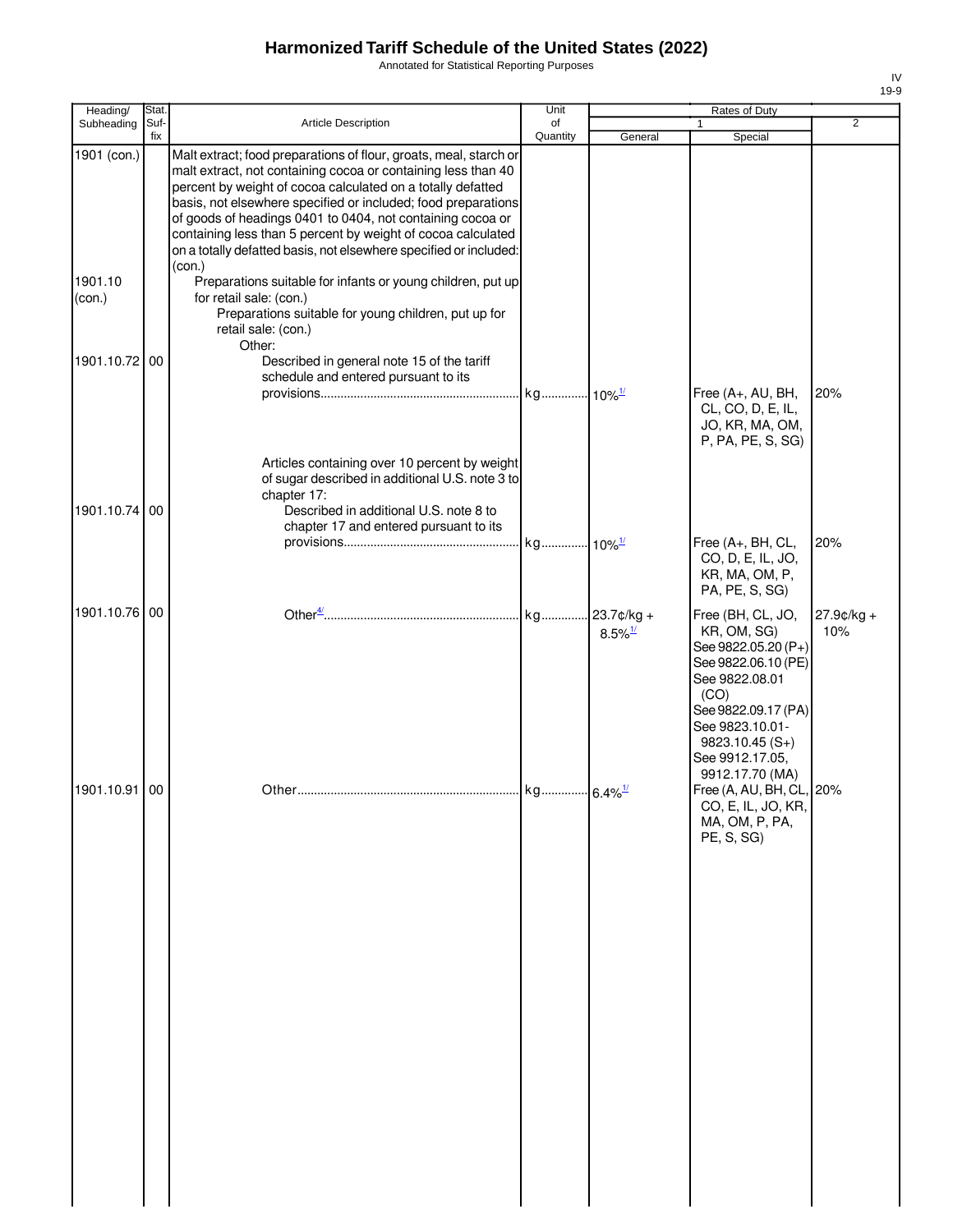Annotated for Statistical Reporting Purposes

| Heading/      | Stat.       |                                                                                                                                                                                                                                                                                                                                                                                                                                                                       | Unit           |                       | Rates of Duty                                                                                                                                                                                                                                                                                                             |                    |
|---------------|-------------|-----------------------------------------------------------------------------------------------------------------------------------------------------------------------------------------------------------------------------------------------------------------------------------------------------------------------------------------------------------------------------------------------------------------------------------------------------------------------|----------------|-----------------------|---------------------------------------------------------------------------------------------------------------------------------------------------------------------------------------------------------------------------------------------------------------------------------------------------------------------------|--------------------|
| Subheading    | Suf-<br>fix | Article Description                                                                                                                                                                                                                                                                                                                                                                                                                                                   | of<br>Quantity | General               | Special                                                                                                                                                                                                                                                                                                                   | $\overline{2}$     |
| 1901 (con.)   |             | Malt extract; food preparations of flour, groats, meal, starch or<br>malt extract, not containing cocoa or containing less than 40<br>percent by weight of cocoa calculated on a totally defatted<br>basis, not elsewhere specified or included; food preparations<br>of goods of headings 0401 to 0404, not containing cocoa or<br>containing less than 5 percent by weight of cocoa calculated<br>on a totally defatted basis, not elsewhere specified or included: |                |                       |                                                                                                                                                                                                                                                                                                                           |                    |
| 1901.20       |             | (con.)<br>Mixes and doughs for the preparation of bakers' wares of<br>heading 1905:<br>Containing over 25 percent by weight of butterfat, not                                                                                                                                                                                                                                                                                                                         |                |                       |                                                                                                                                                                                                                                                                                                                           |                    |
| 1901.20.02    | 00          | put up for retail sale:<br>Described in general note 15 of the tariff schedule                                                                                                                                                                                                                                                                                                                                                                                        |                |                       | Free (A, AU, BH, CL, 20%<br>CO, D, E, IL, JO,                                                                                                                                                                                                                                                                             |                    |
| 1901.20.05 00 |             | Other:<br>Dairy products described in additional U.S.<br>note 1 to chapter 4:<br>Described in additional U.S. note 10 to<br>chapter 4 and entered pursuant to its                                                                                                                                                                                                                                                                                                     | kg<br>kg cmsc  | $-10\%$ <sup>1/</sup> | KR, MA, OM, P,<br>PA, PE, S, SG)<br>Free (A, AU, BH, CL, 20%<br>CO, D, E, IL, JO,<br>KR, MA, OM, P,<br>PA, PE, S, SG)                                                                                                                                                                                                     |                    |
| 1901.20.15 00 |             |                                                                                                                                                                                                                                                                                                                                                                                                                                                                       | kg<br>kg cmsc  |                       | 42.3¢/kg +8.5% <sup>1/</sup> Free (BH, CL, JO,<br>KR, MA, OM, SG)<br>$11.2¢/kg + 2.2%$<br>(PA)<br>$12.6$ ¢/kg + 2.5% (P)<br>See 9823.08.01-<br>9823.08.38 (S+)<br>See 9913.04.25<br>(AU)<br>See 9915.04.30,<br>9915.04.49,<br>9915.04.73 (P+)<br>See 9917.04.20,<br>9917.04.35 (PE)<br>See 9918.04.60-<br>9918.04.80 (CO) | 49.8¢/kg<br>$+10%$ |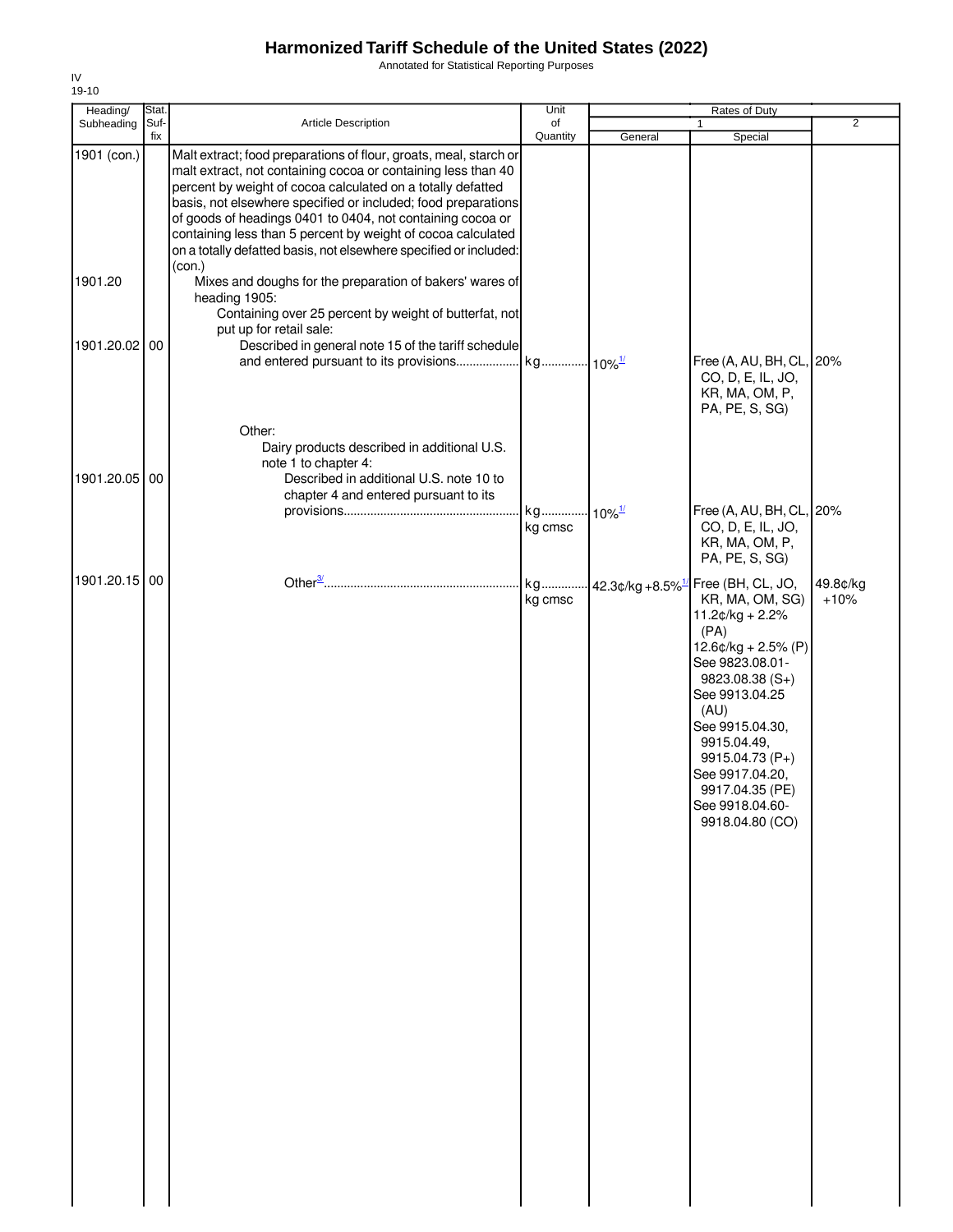Annotated for Statistical Reporting Purposes

| ۰, |  |
|----|--|

| Heading/          | Stat.                                                                                                                                                                                                                                                                                                                                                                                                                                                                           | Unit           |                                       | Rates of Duty                                                                                                                                                                                                | $\overline{2}$    |
|-------------------|---------------------------------------------------------------------------------------------------------------------------------------------------------------------------------------------------------------------------------------------------------------------------------------------------------------------------------------------------------------------------------------------------------------------------------------------------------------------------------|----------------|---------------------------------------|--------------------------------------------------------------------------------------------------------------------------------------------------------------------------------------------------------------|-------------------|
| Subheading        | Suf-<br>Article Description<br>fix                                                                                                                                                                                                                                                                                                                                                                                                                                              | of<br>Quantity | General                               | 1<br>Special                                                                                                                                                                                                 |                   |
| 1901 (con.)       | Malt extract; food preparations of flour, groats, meal, starch or<br>malt extract, not containing cocoa or containing less than 40<br>percent by weight of cocoa calculated on a totally defatted<br>basis, not elsewhere specified or included; food preparations<br>of goods of headings 0401 to 0404, not containing cocoa or<br>containing less than 5 percent by weight of cocoa calculated<br>on a totally defatted basis, not elsewhere specified or included:<br>(con.) |                |                                       |                                                                                                                                                                                                              |                   |
| 1901.20<br>(con.) | Mixes and doughs for the preparation of bakers' wares of<br>heading 1905: (con.)<br>Containing over 25 percent by weight of butterfat, not<br>put up for retail sale: (con.)<br>Other: (con.)<br>Other:<br>Articles containing over 65 percent by dry<br>weight of sugar described in additional<br>U.S. note 2 to chapter 17:                                                                                                                                                  |                |                                       |                                                                                                                                                                                                              |                   |
| 1901.20.20 00     | Described in additional U.S. note 7 to<br>chapter 17 and entered pursuant to its                                                                                                                                                                                                                                                                                                                                                                                                | kg cmsc        | $10\%$ <sup>1/</sup>                  | Free (CO, KR, OM, 20%<br>PA, PE, S)                                                                                                                                                                          |                   |
| 1901.20.25 00     |                                                                                                                                                                                                                                                                                                                                                                                                                                                                                 | kg cmsc        | $42.3¢/kg +$<br>$8.5\%$ <sup>1/</sup> | Free (BH, CL, JO,<br>KR, OM, SG)<br>See 9822.05.20 (P+)<br>See 9822.06.10 (PE)<br>See 9822.08.01<br>(CO)<br>See 9822.09.17 (PA)<br>See 9823.10.01-<br>$9823.10.45(S+)$<br>See 9912.17.05,<br>9912.17.65 (MA) | 49.8¢/kg +<br>10% |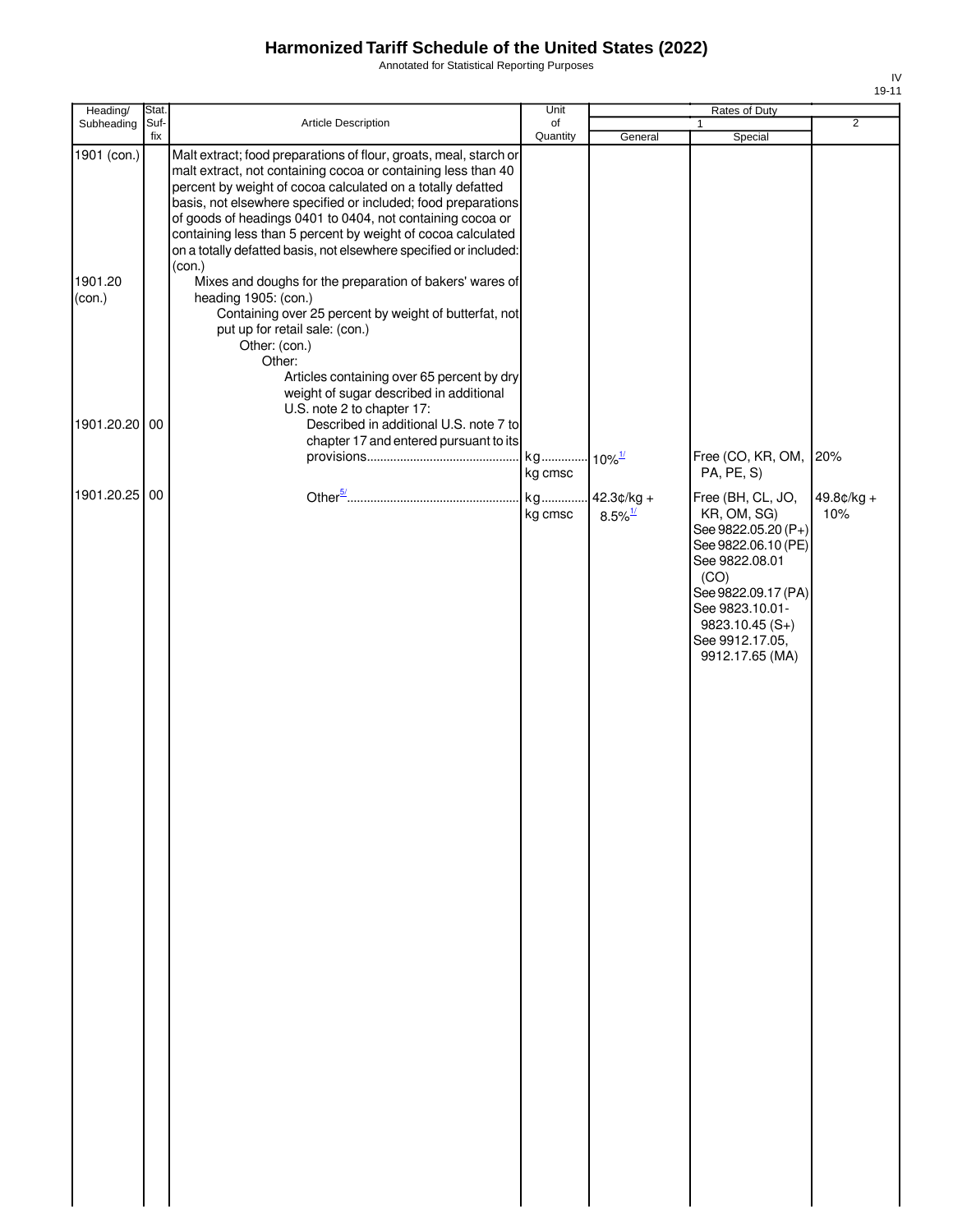Annotated for Statistical Reporting Purposes

| Heading/                         | Stat.       |                                                                                                                                                                                                                                                                                                                                                                                                                                                                                                                                                                                                                                                                                  | Unit                             |                                       | Rates of Duty                                                                                                                                                                             |                   |
|----------------------------------|-------------|----------------------------------------------------------------------------------------------------------------------------------------------------------------------------------------------------------------------------------------------------------------------------------------------------------------------------------------------------------------------------------------------------------------------------------------------------------------------------------------------------------------------------------------------------------------------------------------------------------------------------------------------------------------------------------|----------------------------------|---------------------------------------|-------------------------------------------------------------------------------------------------------------------------------------------------------------------------------------------|-------------------|
| Subheading                       | Suf-<br>fix | Article Description                                                                                                                                                                                                                                                                                                                                                                                                                                                                                                                                                                                                                                                              | of<br>Quantity                   | General                               |                                                                                                                                                                                           | $\overline{2}$    |
| 1901 (con.)<br>1901.20<br>(con.) |             | Malt extract; food preparations of flour, groats, meal, starch or<br>malt extract, not containing cocoa or containing less than 40<br>percent by weight of cocoa calculated on a totally defatted<br>basis, not elsewhere specified or included; food preparations<br>of goods of headings 0401 to 0404, not containing cocoa or<br>containing less than 5 percent by weight of cocoa calculated<br>on a totally defatted basis, not elsewhere specified or included:<br>(con.)<br>Mixes and doughs for the preparation of bakers' wares of<br>heading 1905: (con.)<br>Containing over 25 percent by weight of butterfat, not<br>put up for retail sale: (con.)<br>Other: (con.) |                                  |                                       | Special                                                                                                                                                                                   |                   |
| 1901.20.30 00                    |             | Other: (con.)<br>Mixes and doughs described in additional<br>U.S. note 1 to chapter 19:<br>Described in additional U.S. note 3 to<br>this chapter and entered pursuant to                                                                                                                                                                                                                                                                                                                                                                                                                                                                                                        | kg cmsc                          |                                       | Free (A, BH, CL,<br>CO, D, E, IL, JO,<br>KR, MA, OM, P,<br>PA, PE, S, SG)                                                                                                                 | 20%               |
| 1901.20.35 00                    |             |                                                                                                                                                                                                                                                                                                                                                                                                                                                                                                                                                                                                                                                                                  | kg<br>kg cmsc                    | $42.3¢/kg +$<br>$8.5\%$ <sup>1/</sup> | Free (BH, CL, JO,<br>KR, OM, SG)<br>See 9822.05.20 (P+)<br>See 9822.06.10 (PE)<br>See 9822.08.01<br>(CO)<br>See 9822.09.17 (PA)<br>See 9823.10.01-<br>$9823.10.45(S+)$<br>See 9912.17.05, | 49.8¢/kg +<br>10% |
| 1901.20.40 00                    |             |                                                                                                                                                                                                                                                                                                                                                                                                                                                                                                                                                                                                                                                                                  | kg 8.5% <sup>1/</sup><br>kg cmsc |                                       | 9912.17.65 (MA)<br>Free (A, AU, BH, CL, 20%<br>CO, D, E, IL, JO,<br>KR, MA, OM, P,<br>PA, PE, S, SG)                                                                                      |                   |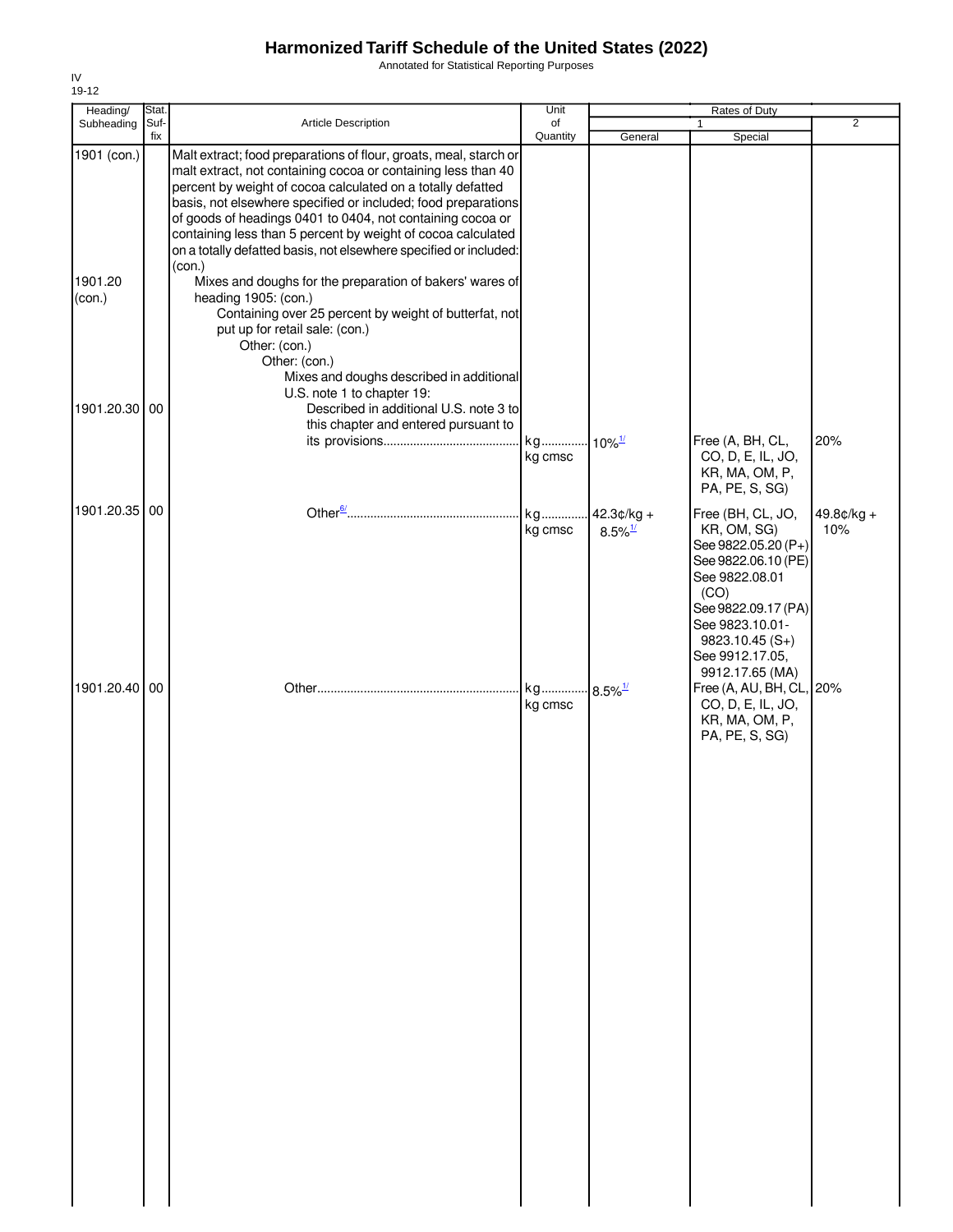Annotated for Statistical Reporting Purposes

| Heading/                                          | Stat.       |                                                                                                                                                                                                                                                                                                                                                                                                                                                                                                                                                                                                                                      | Unit                            |                                        | Rates of Duty                                                                                                                                                                                                                                                                              |                     |
|---------------------------------------------------|-------------|--------------------------------------------------------------------------------------------------------------------------------------------------------------------------------------------------------------------------------------------------------------------------------------------------------------------------------------------------------------------------------------------------------------------------------------------------------------------------------------------------------------------------------------------------------------------------------------------------------------------------------------|---------------------------------|----------------------------------------|--------------------------------------------------------------------------------------------------------------------------------------------------------------------------------------------------------------------------------------------------------------------------------------------|---------------------|
| Subheading                                        | Suf-<br>fix | Article Description                                                                                                                                                                                                                                                                                                                                                                                                                                                                                                                                                                                                                  | of<br>Quantity                  | General                                | 1<br>Special                                                                                                                                                                                                                                                                               | 2                   |
| 1901 (con.)<br>1901.20<br>(con.)<br>1901.20.42 00 |             | Malt extract; food preparations of flour, groats, meal, starch or<br>malt extract, not containing cocoa or containing less than 40<br>percent by weight of cocoa calculated on a totally defatted<br>basis, not elsewhere specified or included; food preparations<br>of goods of headings 0401 to 0404, not containing cocoa or<br>containing less than 5 percent by weight of cocoa calculated<br>on a totally defatted basis, not elsewhere specified or included:<br>(con.)<br>Mixes and doughs for the preparation of bakers' wares of<br>heading 1905: (con.)<br>Other:<br>Described in general note 15 of the tariff schedule |                                 |                                        |                                                                                                                                                                                                                                                                                            |                     |
| 1901.20.45 00                                     |             | Other:<br>Dairy products described in additional U.S.<br>note 1 to chapter 4:<br>Described in additional U.S. note 10 to<br>chapter 4 and entered pursuant to its                                                                                                                                                                                                                                                                                                                                                                                                                                                                    |                                 |                                        | Free (A, AU, BH, CL, 20%<br>CO, D, E, IL, JO,<br>KR, MA, OM, P,<br>PA, PE, S, SG)                                                                                                                                                                                                          |                     |
|                                                   |             |                                                                                                                                                                                                                                                                                                                                                                                                                                                                                                                                                                                                                                      | kg 10% <sup>1/</sup><br>kg cmsc |                                        | Free (A*, AU, BH,<br>CL, CO, D, E, IL,<br>JO, KR, MA, OM,<br>P, PA, PE, S, SG)                                                                                                                                                                                                             | 20%                 |
| 1901.20.50 00                                     |             |                                                                                                                                                                                                                                                                                                                                                                                                                                                                                                                                                                                                                                      | kg cmsc                         | kg 42.3¢/kg +<br>$8.5\%$ <sup>1/</sup> | Free (BH, CL, JO,<br>KR, MA, OM, SG)<br>$11.2¢/kg + 2.2%$<br>(PA)<br>12.6¢/kg + 2.5% (P)<br>See 9823.08.01-<br>$9823.08.38(S+)$<br>See 9913.04.25<br>(AU)<br>See 9915.04.30,<br>9915.04.49,<br>9915.04.73 (P+)<br>See 9917.04.20,<br>9917.04.35 (PE)<br>See 9918.04.60-<br>9918.04.80 (CO) | $49.8¢/kg +$<br>10% |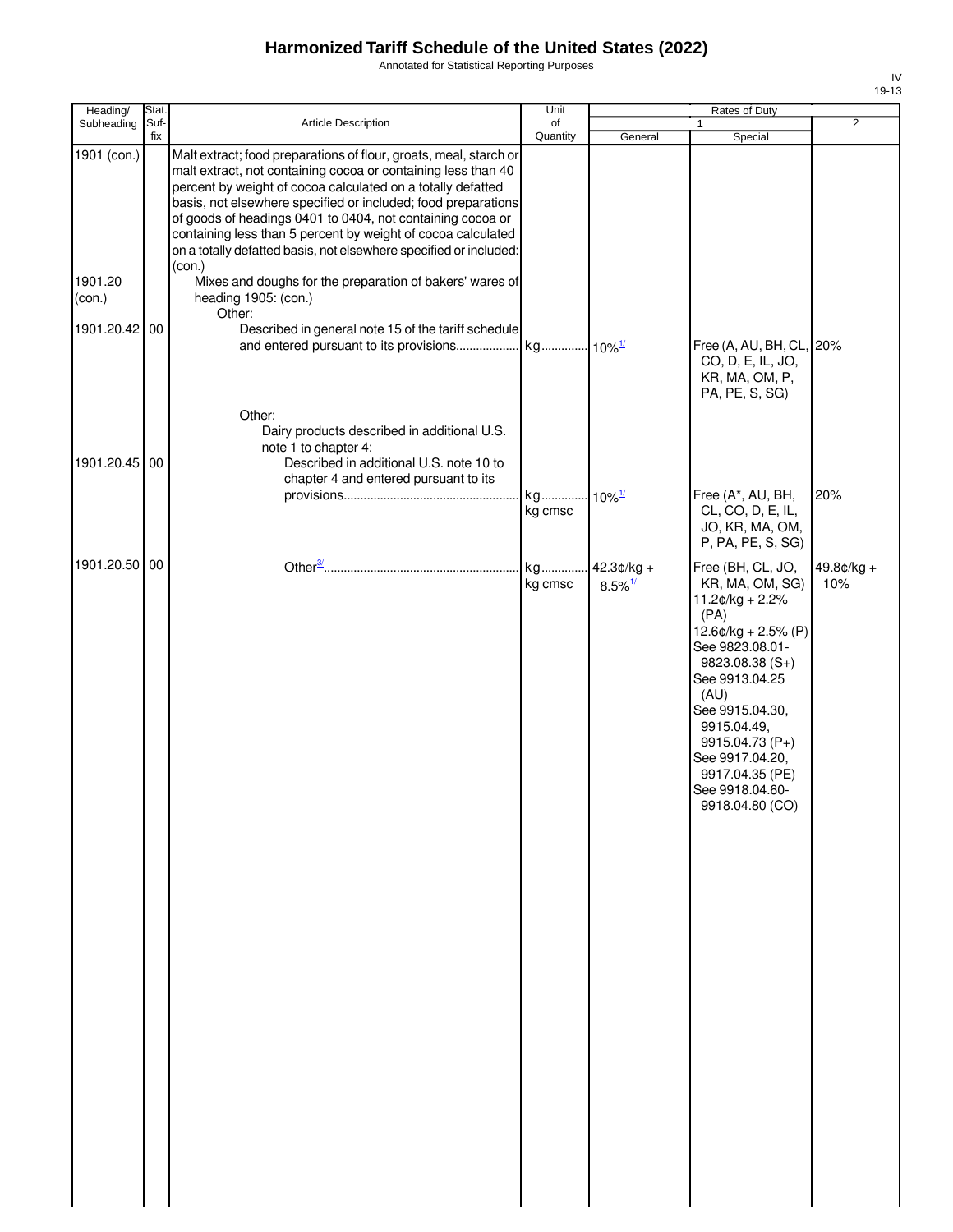Annotated for Statistical Reporting Purposes

| Heading/                         | Stat.       |                                                                                                                                                                                                                                                                                                                                                                                                                                                                                                                                                                                                                                                                                                          | Unit           |                                     | Rates of Duty                                                                                                                                                                                                                      |                     |
|----------------------------------|-------------|----------------------------------------------------------------------------------------------------------------------------------------------------------------------------------------------------------------------------------------------------------------------------------------------------------------------------------------------------------------------------------------------------------------------------------------------------------------------------------------------------------------------------------------------------------------------------------------------------------------------------------------------------------------------------------------------------------|----------------|-------------------------------------|------------------------------------------------------------------------------------------------------------------------------------------------------------------------------------------------------------------------------------|---------------------|
| Subheading                       | Suf-<br>fix | Article Description                                                                                                                                                                                                                                                                                                                                                                                                                                                                                                                                                                                                                                                                                      | of<br>Quantity | General                             | $\mathbf{1}$<br>Special                                                                                                                                                                                                            | $\overline{2}$      |
| 1901 (con.)<br>1901.20<br>(con.) |             | Malt extract; food preparations of flour, groats, meal, starch or<br>malt extract, not containing cocoa or containing less than 40<br>percent by weight of cocoa calculated on a totally defatted<br>basis, not elsewhere specified or included; food preparations<br>of goods of headings 0401 to 0404, not containing cocoa or<br>containing less than 5 percent by weight of cocoa calculated<br>on a totally defatted basis, not elsewhere specified or included:<br>(con.)<br>Mixes and doughs for the preparation of bakers' wares of<br>heading 1905: (con.)<br>Other: (con.)<br>Other: (con.)<br>Other:<br>Articles containing over 65 percent by dry<br>weight of sugar described in additional |                |                                     |                                                                                                                                                                                                                                    |                     |
| 1901.20.55 00                    |             | U.S. note 2 to chapter 17:<br>Described in additional U.S. note 7 to<br>chapter 17 and entered pursuant to its                                                                                                                                                                                                                                                                                                                                                                                                                                                                                                                                                                                           |                |                                     | Free (CO, KR, OM, 20%                                                                                                                                                                                                              |                     |
| 1901.20.60 00                    |             |                                                                                                                                                                                                                                                                                                                                                                                                                                                                                                                                                                                                                                                                                                          |                | $8.5\%$ <sup>1/</sup>               | PA, PE, S)<br>Free (BH, CL, JO,<br>KR, OM, SG)<br>See 9822.05.20 (P+)<br>See 9822.06.10 (PE)<br>See 9822.08.01<br>(CO)<br>See 9822.09.17 (PA)<br>See 9823.10.01-<br>$9823.10.45(S+)$<br>See 9912.17.05,<br>9912.17.65 (MA)         | $49.8¢/kg +$<br>10% |
| 1901.20.65 00                    |             | Mixes and doughs described in additional<br>U.S. note 1 to chapter 19:<br>Described in additional U.S. note 3 to<br>this chapter and entered pursuant to                                                                                                                                                                                                                                                                                                                                                                                                                                                                                                                                                 |                |                                     | Free (A, BH, CL,<br>CO, D, E, IL, JO,<br>KR, MA, OM, P,<br>PA, PE, S, SG)                                                                                                                                                          | 20%                 |
| 1901.20.70 00                    |             | Other $\frac{6}{2}$                                                                                                                                                                                                                                                                                                                                                                                                                                                                                                                                                                                                                                                                                      | kg.            | 42.3¢/kg +<br>$8.5\%$ <sup>1/</sup> | Free (BH, CL, JO, $ 49.8 \text{c/kg} +$<br>KR, OM, SG)<br>See 9822.05.20 (P+)<br>See 9822.06.10 (PE)<br>See 9822.08.01<br>(CO)<br>See 9822.09.17 (PA)<br>See 9823.10.01-<br>$9823.10.45(S+)$<br>See 9912.17.05,<br>9912.17.65 (MA) | 10%                 |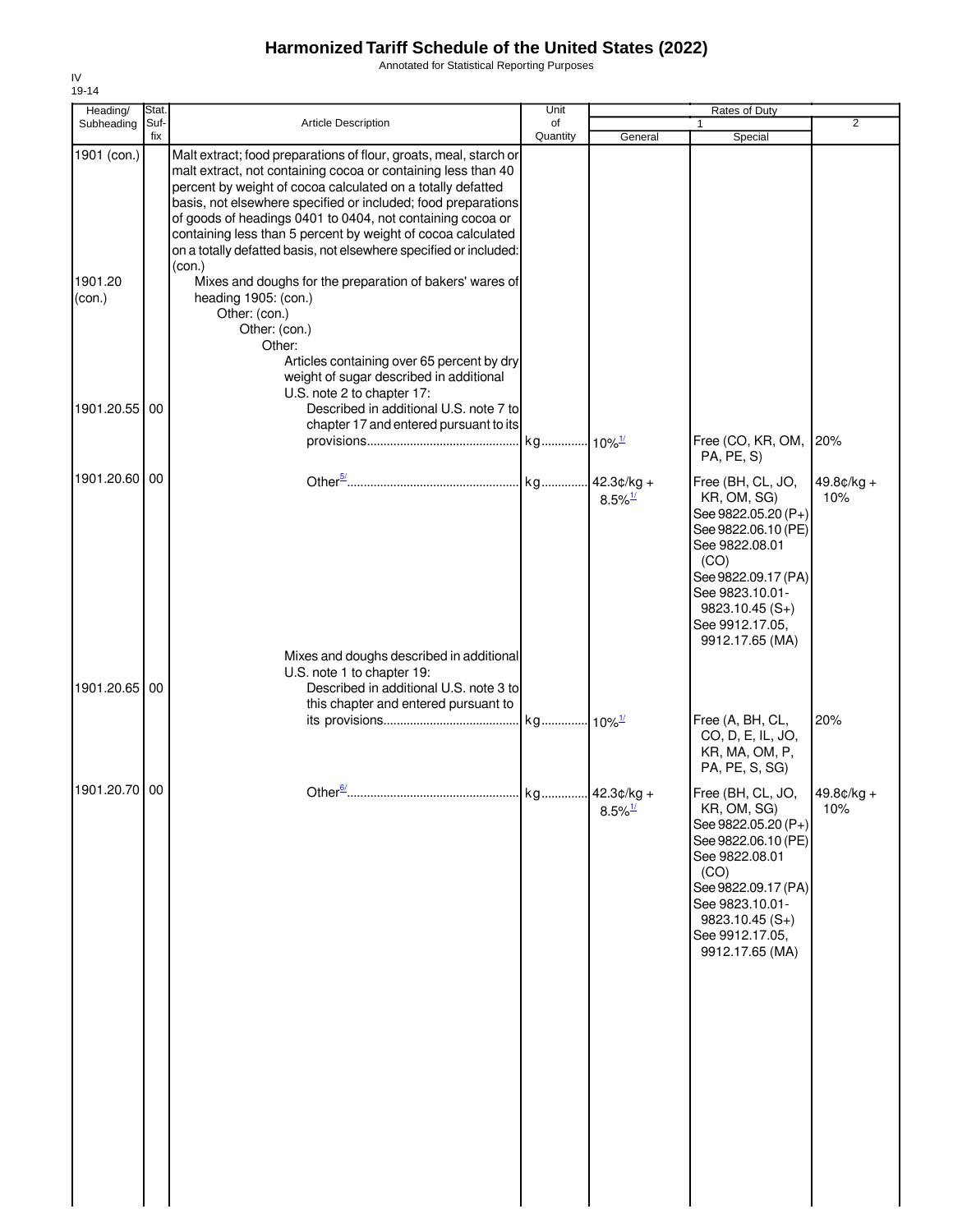Annotated for Statistical Reporting Purposes

| Heading/          | <b>Stat</b> |                                                                                                                                                                                                                                                                                                                                                                                                                                                                       | Unit            |                                      | Rates of Duty                                                                          |                |
|-------------------|-------------|-----------------------------------------------------------------------------------------------------------------------------------------------------------------------------------------------------------------------------------------------------------------------------------------------------------------------------------------------------------------------------------------------------------------------------------------------------------------------|-----------------|--------------------------------------|----------------------------------------------------------------------------------------|----------------|
| Subheading        | Suf-        | Article Description                                                                                                                                                                                                                                                                                                                                                                                                                                                   | of              |                                      |                                                                                        | $\overline{2}$ |
|                   | fix         |                                                                                                                                                                                                                                                                                                                                                                                                                                                                       | Quantity        | General                              | Special                                                                                |                |
| 1901 (con.)       |             | Malt extract; food preparations of flour, groats, meal, starch or<br>malt extract, not containing cocoa or containing less than 40<br>percent by weight of cocoa calculated on a totally defatted<br>basis, not elsewhere specified or included; food preparations<br>of goods of headings 0401 to 0404, not containing cocoa or<br>containing less than 5 percent by weight of cocoa calculated<br>on a totally defatted basis, not elsewhere specified or included: |                 |                                      |                                                                                        |                |
|                   |             | (con.)                                                                                                                                                                                                                                                                                                                                                                                                                                                                |                 |                                      |                                                                                        |                |
| 1901.20<br>(con.) |             | Mixes and doughs for the preparation of bakers' wares of<br>heading 1905: (con.)<br>Other: (con.)<br>Other: (con.)<br>Other: (con.)                                                                                                                                                                                                                                                                                                                                   |                 |                                      |                                                                                        |                |
| 1901.20.80        | 00          |                                                                                                                                                                                                                                                                                                                                                                                                                                                                       |                 |                                      | Free (A, AU, BH, CL, 20%<br>CO, D, E, IL, JO,<br>KR, MA, OM, P,<br>PA, PE, S, SG)      |                |
| 1901.90           |             | Other:                                                                                                                                                                                                                                                                                                                                                                                                                                                                |                 |                                      |                                                                                        |                |
|                   |             | Malt extract:                                                                                                                                                                                                                                                                                                                                                                                                                                                         |                 |                                      |                                                                                        |                |
| 1901.90.10        | 00          |                                                                                                                                                                                                                                                                                                                                                                                                                                                                       |                 |                                      | Free (A+, AU, BH,<br>CL, CO, D, E, IL,<br>JO, KR, MA, OM,<br>P, PA, PE, S, SG)         | 26¢/liter      |
| 1901.90.20 00     |             |                                                                                                                                                                                                                                                                                                                                                                                                                                                                       |                 |                                      | Free (A+, AU, BH,<br>CL, CO, D, E, IL,<br>JO, KR, MA, OM,<br>P, PA, PE, S, SG)         | 60%            |
| 1901.90.25 00     |             | Puddings ready for immediate consumption without                                                                                                                                                                                                                                                                                                                                                                                                                      |                 |                                      |                                                                                        | 30%            |
| 1901.90.28 00     |             | Dry mixtures containing less than 31 percent by weight<br>of butterfat and consisting of not less than 17.5 percent<br>by weight each of sodium caseinate, butterfat, whey<br>solids containing over 5.5 percent by weight of<br>butterfat, and dried whole milk, but not containing dried<br>milk, dried whey or dried buttermilk any of which                                                                                                                       |                 |                                      |                                                                                        |                |
|                   |             | contain 5.5 percent or less by weight of butterfat                                                                                                                                                                                                                                                                                                                                                                                                                    | . kg<br>kg cmsc | $\cdot \cdot$ 0.37¢/kg $\frac{1}{2}$ | Free (A, AU, BH, CL, 12.1¢/kg<br>CO, D, E, IL, JO,<br>KR, MA, OM, P,<br>PA, PE, S, SG) |                |
| 1901.90.32 00     |             |                                                                                                                                                                                                                                                                                                                                                                                                                                                                       |                 |                                      | Free (A+, AU, BH,<br>CL, CO, D, E, IL,<br>JO, KR, MA, OM,<br>P, PA, PE, S, SG)         | 35%            |
|                   |             |                                                                                                                                                                                                                                                                                                                                                                                                                                                                       |                 |                                      |                                                                                        |                |
|                   |             |                                                                                                                                                                                                                                                                                                                                                                                                                                                                       |                 |                                      |                                                                                        |                |
|                   |             |                                                                                                                                                                                                                                                                                                                                                                                                                                                                       |                 |                                      |                                                                                        |                |
|                   |             |                                                                                                                                                                                                                                                                                                                                                                                                                                                                       |                 |                                      |                                                                                        |                |
|                   |             |                                                                                                                                                                                                                                                                                                                                                                                                                                                                       |                 |                                      |                                                                                        |                |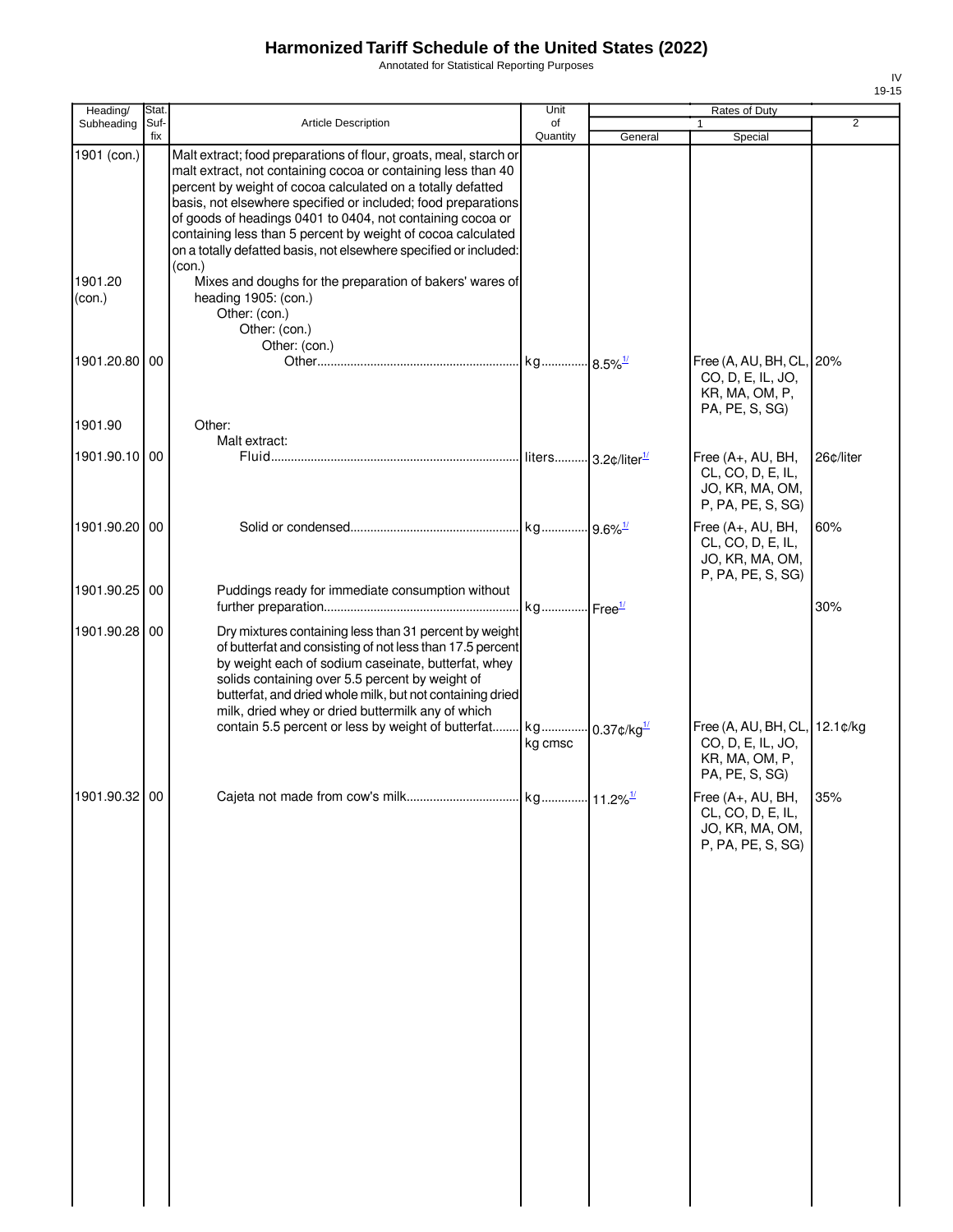Annotated for Statistical Reporting Purposes

| Heading/          | Stat.       |                                                                                                                                                                                                                                                                                                                                                                                                                                                                       | Unit           |                          | Rates of Duty                                                                                                                                                                                                                                                                                                      |                |
|-------------------|-------------|-----------------------------------------------------------------------------------------------------------------------------------------------------------------------------------------------------------------------------------------------------------------------------------------------------------------------------------------------------------------------------------------------------------------------------------------------------------------------|----------------|--------------------------|--------------------------------------------------------------------------------------------------------------------------------------------------------------------------------------------------------------------------------------------------------------------------------------------------------------------|----------------|
| Subheading        | Suf-<br>fix | Article Description                                                                                                                                                                                                                                                                                                                                                                                                                                                   | of<br>Quantity |                          | 1<br>Special                                                                                                                                                                                                                                                                                                       | $\overline{2}$ |
| 1901 (con.)       |             | Malt extract; food preparations of flour, groats, meal, starch or<br>malt extract, not containing cocoa or containing less than 40<br>percent by weight of cocoa calculated on a totally defatted<br>basis, not elsewhere specified or included; food preparations<br>of goods of headings 0401 to 0404, not containing cocoa or<br>containing less than 5 percent by weight of cocoa calculated<br>on a totally defatted basis, not elsewhere specified or included: |                | General                  |                                                                                                                                                                                                                                                                                                                    |                |
| 1901.90<br>(con.) |             | (con.)<br>Other: (con.)                                                                                                                                                                                                                                                                                                                                                                                                                                               |                |                          |                                                                                                                                                                                                                                                                                                                    |                |
| 1901.90.33 00     |             | Margarine cheese:<br>Described in general note 15 of the tariff schedule                                                                                                                                                                                                                                                                                                                                                                                              |                |                          | Free (A+, AU, BH,<br>CL, CO, D, E, IL,<br>JO, KR, MA, OM,<br>P, PA, PE, S, SG)                                                                                                                                                                                                                                     | 20%            |
| 1901.90.34        | 00          | Described in additional U.S. note 23 to chapter 4                                                                                                                                                                                                                                                                                                                                                                                                                     |                |                          |                                                                                                                                                                                                                                                                                                                    |                |
|                   |             | and entered pursuant to its provisions                                                                                                                                                                                                                                                                                                                                                                                                                                | kg<br>kg cmsc  | $10\%$ <sup>1/</sup>     | Free (A+, BH, CL,<br>CO, D, E, IL, JO,<br>KR, MA, OM, P,<br>PA, PE, S, SG)                                                                                                                                                                                                                                         | 20%            |
| 1901.90.36 00     |             |                                                                                                                                                                                                                                                                                                                                                                                                                                                                       | kg<br>kg cmsc  | \$1.128/kg <sup>1/</sup> | Free (BH, CL, JO,<br>MA, OM, SG)<br>30¢/kg (KR)<br>33.8¢/kg (P)<br>See 9823.04.01-<br>9823.04.54 (S+)<br>See 9908.04.05 (IL)<br>See 9915.04.80,<br>9915.04.88,<br>9915.04.97 (P+)<br>See 9917.04.58,<br>9917.04.58 (PE)<br>See 9918.04.50-<br>9918.04.59 (CO)<br>See 9919.04.50,<br>9919.04.57,<br>9919.04.67 (PA) | \$1.328/kg     |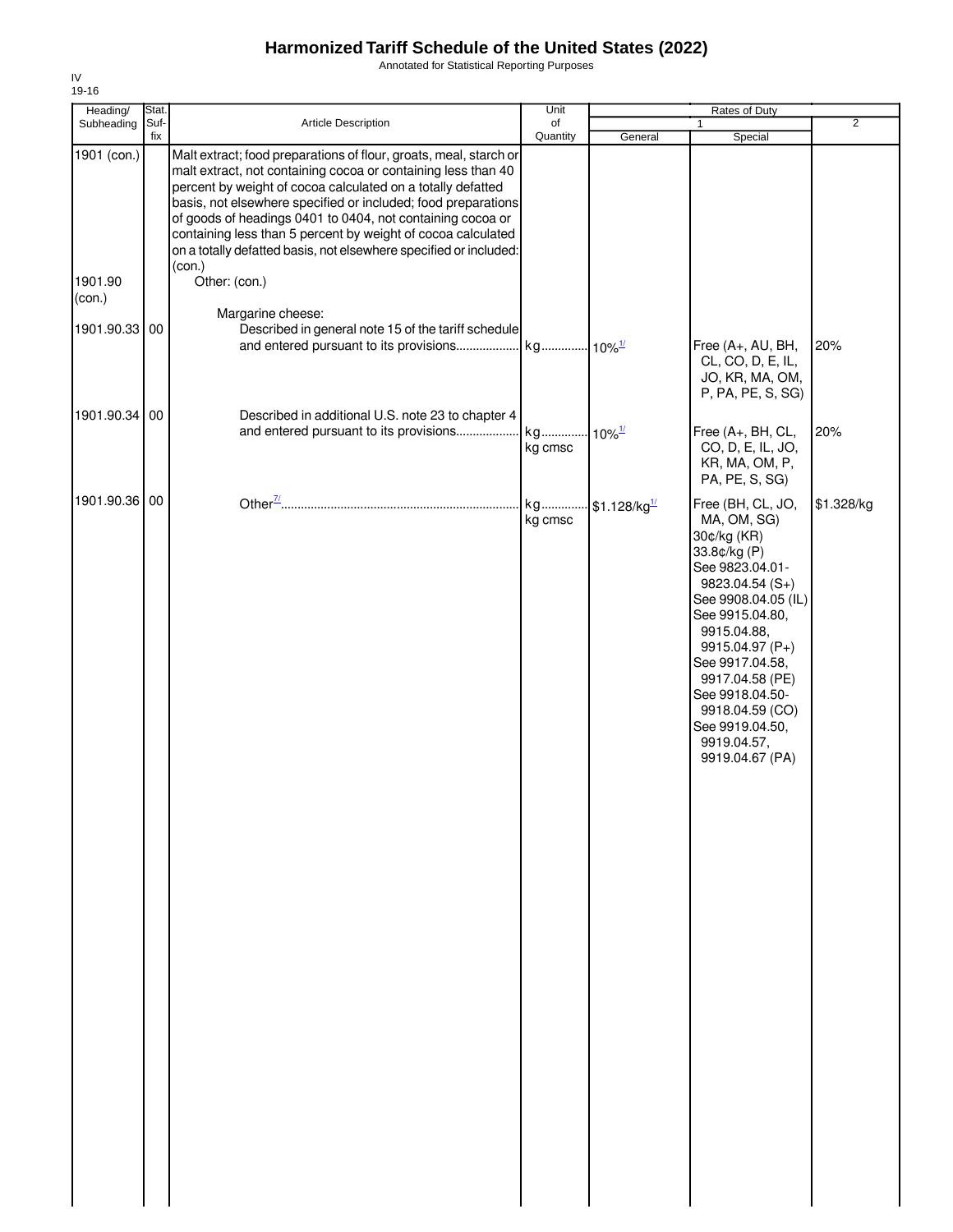Annotated for Statistical Reporting Purposes

| Heading/          | Stat. |                                                                                                                                                                                                                                                                                                                                                                                                                                                                       | Unit                 |                                    | Rates of Duty                                                                                                                                                                                                                                                                          |                      |
|-------------------|-------|-----------------------------------------------------------------------------------------------------------------------------------------------------------------------------------------------------------------------------------------------------------------------------------------------------------------------------------------------------------------------------------------------------------------------------------------------------------------------|----------------------|------------------------------------|----------------------------------------------------------------------------------------------------------------------------------------------------------------------------------------------------------------------------------------------------------------------------------------|----------------------|
| Subheading        | Suf-  | Article Description                                                                                                                                                                                                                                                                                                                                                                                                                                                   | of                   |                                    |                                                                                                                                                                                                                                                                                        | $\overline{2}$       |
| 1901 (con.)       | fix   | Malt extract; food preparations of flour, groats, meal, starch or<br>malt extract, not containing cocoa or containing less than 40<br>percent by weight of cocoa calculated on a totally defatted<br>basis, not elsewhere specified or included; food preparations<br>of goods of headings 0401 to 0404, not containing cocoa or<br>containing less than 5 percent by weight of cocoa calculated<br>on a totally defatted basis, not elsewhere specified or included: | Quantity             | General                            | Special                                                                                                                                                                                                                                                                                |                      |
| 1901.90<br>(con.) |       | (con.)<br>Other: (con.)                                                                                                                                                                                                                                                                                                                                                                                                                                               |                      |                                    |                                                                                                                                                                                                                                                                                        |                      |
| 1901.90.60 00     |       | Other:<br>Dairy products described in additional U.S. note<br>1 to chapter 4:<br>Dairy preparations containing over 10 percent<br>by weight of milk solids:<br>Described in general note 15 of the tariff                                                                                                                                                                                                                                                             |                      |                                    |                                                                                                                                                                                                                                                                                        |                      |
|                   |       | schedule and entered pursuant to its                                                                                                                                                                                                                                                                                                                                                                                                                                  |                      |                                    |                                                                                                                                                                                                                                                                                        |                      |
|                   |       |                                                                                                                                                                                                                                                                                                                                                                                                                                                                       | kg 16% <sup>1/</sup> |                                    | Free (A+, AU, BH,<br>CL, CO, D, E, IL,<br>JO, KR, MA, OM,<br>P, PA, PE, S, SG)                                                                                                                                                                                                         | 25%                  |
| 1901.90.61 00     |       | Described in additional U.S. note 10 to<br>chapter 4 and entered pursuant to its                                                                                                                                                                                                                                                                                                                                                                                      |                      |                                    |                                                                                                                                                                                                                                                                                        |                      |
|                   |       |                                                                                                                                                                                                                                                                                                                                                                                                                                                                       | kg<br>kg cmsc        | $16\%$ <sup>1/</sup>               | Free (A, AU, BH, CL, 25%<br>CO, D, E, IL, JO,<br>KR, MA, OM, P,<br>PA, PE, S, SG)                                                                                                                                                                                                      |                      |
| 1901.90.62 00     |       |                                                                                                                                                                                                                                                                                                                                                                                                                                                                       | kg<br>kg cmsc        | \$1.035/kg<br>+13.6% $\frac{1}{2}$ | Free (BH, CL, JO,<br>KR, MA, OM, SG)<br>27.6¢/kg + 3.6%<br>(PA)<br>$31¢/kg + 4% (P)$<br>See 9823.08.01-<br>$9823.08.38(S+)$<br>See 9913.04.25<br>(AU)<br>See 9915.04.30,<br>9915.04.50,<br>9915.04.74 (P+)<br>See 9917.04.20,<br>9917.04.36 (PE)<br>See 9918.04.60-<br>9918.04.80 (CO) | $$1.217/kg +$<br>16% |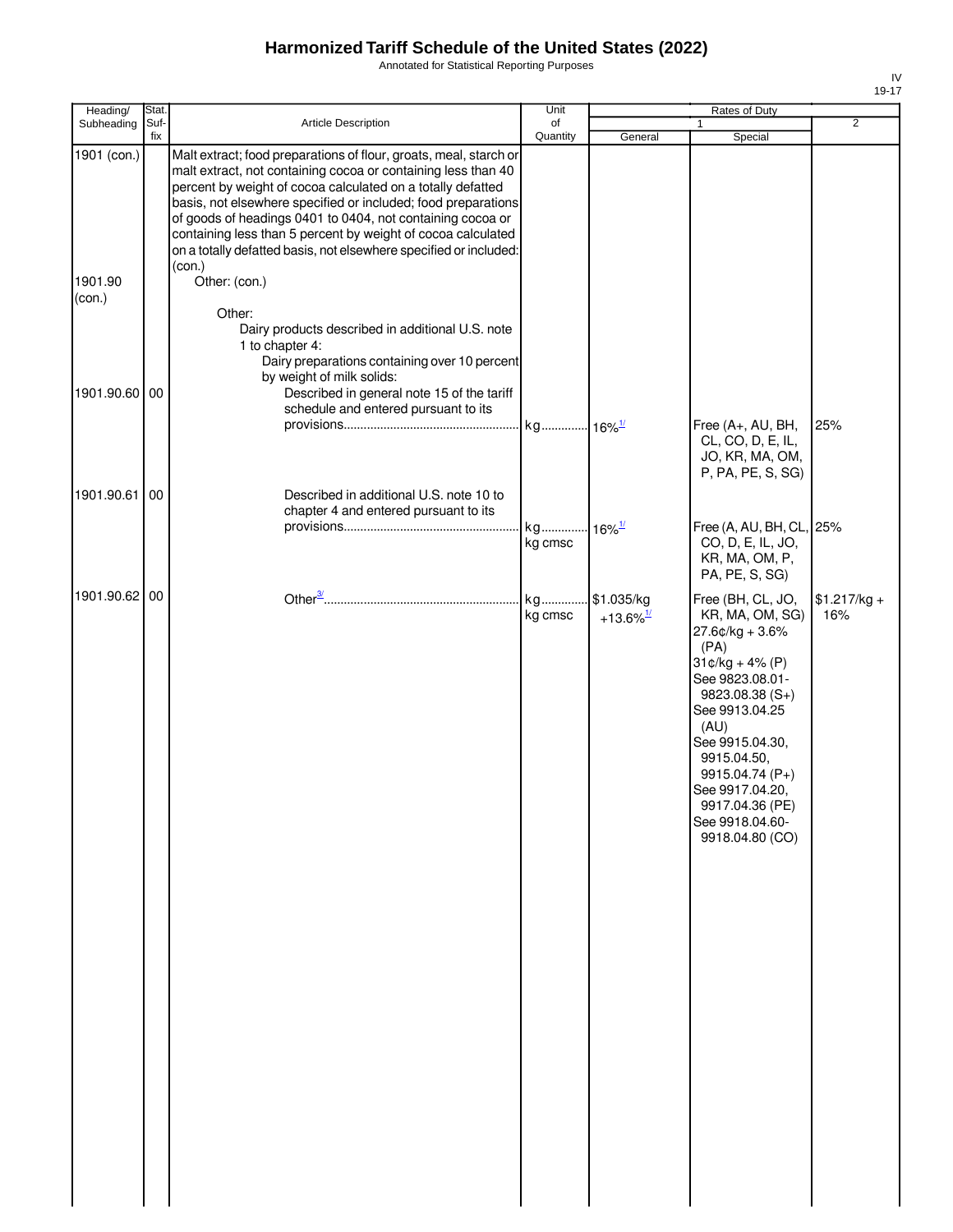Annotated for Statistical Reporting Purposes

| Heading/               | Stat.       |                                                                                                                                                                                                                                                                                                                                                                                                                                                                                                  | Unit                 |                        | Rates of Duty                                                                                                                                                                                                                                                                             |                      |
|------------------------|-------------|--------------------------------------------------------------------------------------------------------------------------------------------------------------------------------------------------------------------------------------------------------------------------------------------------------------------------------------------------------------------------------------------------------------------------------------------------------------------------------------------------|----------------------|------------------------|-------------------------------------------------------------------------------------------------------------------------------------------------------------------------------------------------------------------------------------------------------------------------------------------|----------------------|
| Subheading             | Suf-<br>fix | Article Description                                                                                                                                                                                                                                                                                                                                                                                                                                                                              | of<br>Quantity       | General                | $\mathbf{1}$<br>Special                                                                                                                                                                                                                                                                   | $\overline{2}$       |
| 1901 (con.)<br>1901.90 |             | Malt extract; food preparations of flour, groats, meal, starch or<br>malt extract, not containing cocoa or containing less than 40<br>percent by weight of cocoa calculated on a totally defatted<br>basis, not elsewhere specified or included; food preparations<br>of goods of headings 0401 to 0404, not containing cocoa or<br>containing less than 5 percent by weight of cocoa calculated<br>on a totally defatted basis, not elsewhere specified or included:<br>(con.)<br>Other: (con.) |                      |                        |                                                                                                                                                                                                                                                                                           |                      |
| (con.)                 |             | Other: (con.)<br>Dairy products described in additional U.S. note<br>1 to chapter 4: (con.)<br>Other:                                                                                                                                                                                                                                                                                                                                                                                            |                      |                        |                                                                                                                                                                                                                                                                                           |                      |
| 1901.90.63 00          |             | Described in general note 15 of the tariff<br>schedule and entered pursuant to its                                                                                                                                                                                                                                                                                                                                                                                                               | kg 16% <sup>1/</sup> |                        | Free (A+, AU, BH,<br>CL, CO, D, E, IL,                                                                                                                                                                                                                                                    | 25%                  |
| 1901.90.64 00          |             | Described in additional U.S. note 10 to                                                                                                                                                                                                                                                                                                                                                                                                                                                          |                      |                        | JO, KR, MA, OM,<br>P, PA, PE, S, SG)                                                                                                                                                                                                                                                      |                      |
|                        |             | chapter 4 and entered pursuant to its                                                                                                                                                                                                                                                                                                                                                                                                                                                            |                      |                        | Free (A+, AU, BH,<br>CL, CO, D, E, IL,<br>JO, KR, MA, OM,<br>P, PA, PE, S, SG)                                                                                                                                                                                                            | 25%                  |
| 1901.90.65 00          |             |                                                                                                                                                                                                                                                                                                                                                                                                                                                                                                  |                      | $13.6\%$ <sup>1/</sup> | Free (BH, CL, JO,<br>KR, MA, OM, SG)<br>$27.6$ ¢/kg + 3.6%<br>(PA)<br>$31¢/kg + 4% (P)$<br>See 9823.08.01-<br>$9823.08.38(S+)$<br>See 9913.04.25<br>(AU)<br>See 9915.04.30,<br>9915.04.50,<br>9915.04.74 (P+)<br>See 9917.04.20,<br>9917.04.36 (PE)<br>See 9918.04.60-<br>9918.04.80 (CO) | $$1.217/kg +$<br>16% |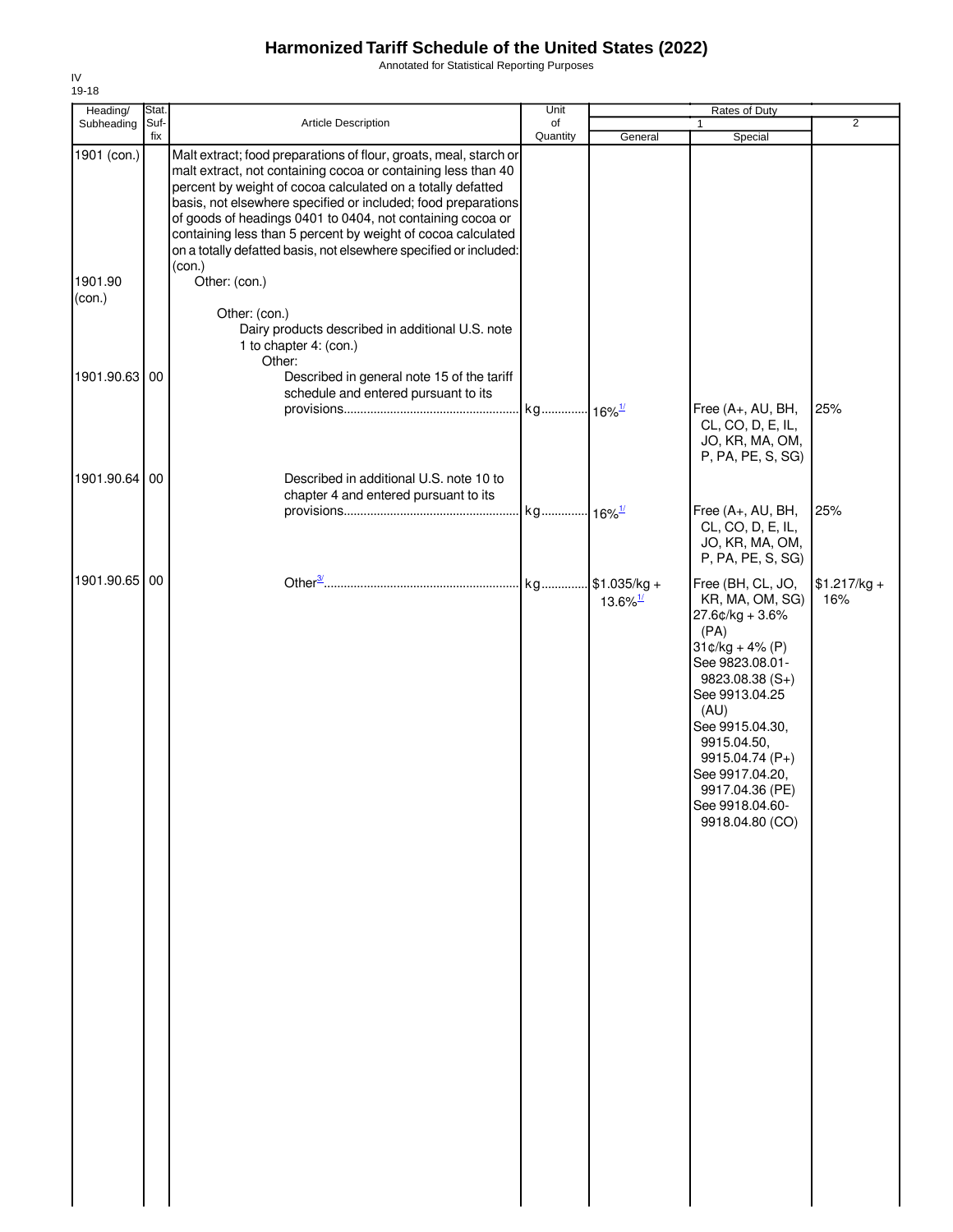Annotated for Statistical Reporting Purposes

| Heading/      | Stat. |                                                                                                                             | Unit     |                       | Rates of Duty                          |                |
|---------------|-------|-----------------------------------------------------------------------------------------------------------------------------|----------|-----------------------|----------------------------------------|----------------|
| Subheading    | Suf-  | Article Description                                                                                                         | of       |                       |                                        | $\overline{2}$ |
| 1901 (con.)   | fix   | Malt extract; food preparations of flour, groats, meal, starch or                                                           | Quantity | General               | Special                                |                |
|               |       | malt extract, not containing cocoa or containing less than 40                                                               |          |                       |                                        |                |
|               |       | percent by weight of cocoa calculated on a totally defatted                                                                 |          |                       |                                        |                |
|               |       | basis, not elsewhere specified or included; food preparations<br>of goods of headings 0401 to 0404, not containing cocoa or |          |                       |                                        |                |
|               |       | containing less than 5 percent by weight of cocoa calculated                                                                |          |                       |                                        |                |
|               |       | on a totally defatted basis, not elsewhere specified or included:                                                           |          |                       |                                        |                |
| 1901.90       |       | (con.)<br>Other: (con.)                                                                                                     |          |                       |                                        |                |
| (con.)        |       |                                                                                                                             |          |                       |                                        |                |
|               |       | Other: (con.)                                                                                                               |          |                       |                                        |                |
| 1901.90.66    | 00    | Other:<br>Described in general note 15 of the tariff                                                                        |          |                       |                                        |                |
|               |       | schedule and entered pursuant to its                                                                                        |          |                       |                                        |                |
|               |       |                                                                                                                             |          |                       | Free (A+, AU, BH,                      | 20%            |
|               |       |                                                                                                                             |          |                       | CL, CO, D, E, IL,                      |                |
|               |       |                                                                                                                             |          |                       | JO, KR, MA, OM,<br>P, PA, PE, S, SG)   |                |
|               |       | Other:                                                                                                                      |          |                       |                                        |                |
|               |       | Articles containing over 65 percent by dry                                                                                  |          |                       |                                        |                |
|               |       | weight of sugar described in additional                                                                                     |          |                       |                                        |                |
|               | 00    | U.S. note 2 to chapter 17:<br>Described in additional U.S. note 7 to                                                        |          |                       |                                        |                |
| 1901.90.67    |       | chapter 17 and entered pursuant to its                                                                                      |          |                       |                                        |                |
|               |       |                                                                                                                             |          |                       | Free (CO, KR, OM, 20%                  |                |
|               |       |                                                                                                                             |          |                       | PA, PE, S)                             |                |
| 1901.90.68 00 |       |                                                                                                                             |          |                       | Free (BH, CL, JO,                      | 27.9¢/kg +     |
|               |       |                                                                                                                             |          | $8.5\%$ <sup>1/</sup> | KR, OM, SG)<br>See 9822.05.20 (P+)     | 10%            |
|               |       |                                                                                                                             |          |                       | See 9822.06.10 (PE)                    |                |
|               |       |                                                                                                                             |          |                       | See 9822.08.01                         |                |
|               |       |                                                                                                                             |          |                       | (CO)                                   |                |
|               |       |                                                                                                                             |          |                       | See 9822.09.17 (PA)<br>See 9823.10.01- |                |
|               |       |                                                                                                                             |          |                       | $9823.10.45(S+)$                       |                |
|               |       |                                                                                                                             |          |                       | See 9912.17.05,                        |                |
|               |       |                                                                                                                             |          |                       | 9912.17.70 (MA)                        |                |
|               |       |                                                                                                                             |          |                       |                                        |                |
|               |       |                                                                                                                             |          |                       |                                        |                |
|               |       |                                                                                                                             |          |                       |                                        |                |
|               |       |                                                                                                                             |          |                       |                                        |                |
|               |       |                                                                                                                             |          |                       |                                        |                |
|               |       |                                                                                                                             |          |                       |                                        |                |
|               |       |                                                                                                                             |          |                       |                                        |                |
|               |       |                                                                                                                             |          |                       |                                        |                |
|               |       |                                                                                                                             |          |                       |                                        |                |
|               |       |                                                                                                                             |          |                       |                                        |                |
|               |       |                                                                                                                             |          |                       |                                        |                |
|               |       |                                                                                                                             |          |                       |                                        |                |
|               |       |                                                                                                                             |          |                       |                                        |                |
|               |       |                                                                                                                             |          |                       |                                        |                |
|               |       |                                                                                                                             |          |                       |                                        |                |
|               |       |                                                                                                                             |          |                       |                                        |                |
|               |       |                                                                                                                             |          |                       |                                        |                |
|               |       |                                                                                                                             |          |                       |                                        |                |
|               |       |                                                                                                                             |          |                       |                                        |                |
|               |       |                                                                                                                             |          |                       |                                        |                |
|               |       |                                                                                                                             |          |                       |                                        |                |
|               |       |                                                                                                                             |          |                       |                                        |                |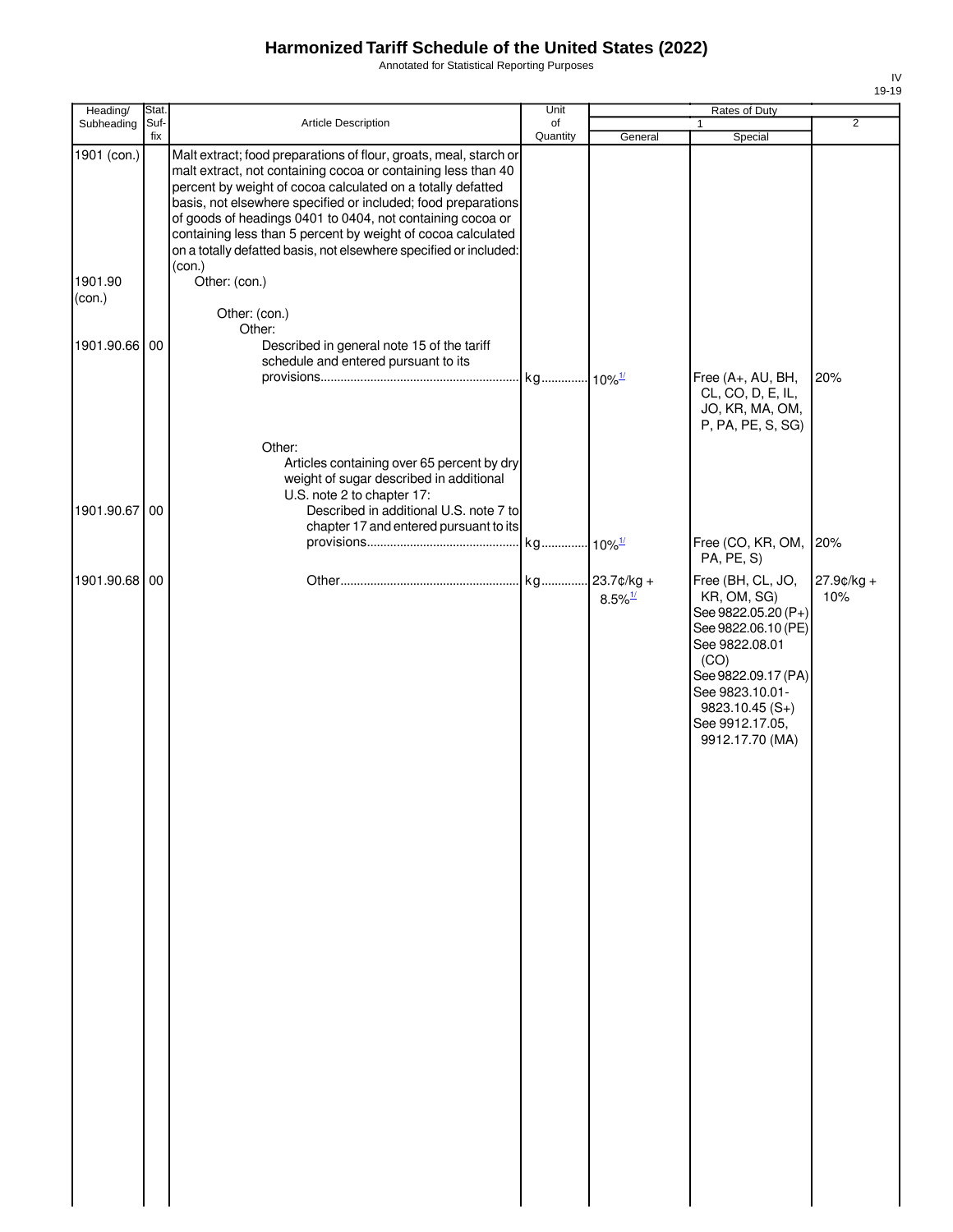Annotated for Statistical Reporting Purposes

| Heading/          | Stat.          |                                                                                                                                                                                                                                                                                                                                                                                                                                                                                 | Unit           |                        | Rates of Duty                                                                                                                                                                                                |                   |
|-------------------|----------------|---------------------------------------------------------------------------------------------------------------------------------------------------------------------------------------------------------------------------------------------------------------------------------------------------------------------------------------------------------------------------------------------------------------------------------------------------------------------------------|----------------|------------------------|--------------------------------------------------------------------------------------------------------------------------------------------------------------------------------------------------------------|-------------------|
| Subheading        | Suf-<br>fix    | Article Description                                                                                                                                                                                                                                                                                                                                                                                                                                                             | of<br>Quantity | General                | 1<br>Special                                                                                                                                                                                                 | $\overline{2}$    |
| 1901 (con.)       |                | Malt extract; food preparations of flour, groats, meal, starch or<br>malt extract, not containing cocoa or containing less than 40<br>percent by weight of cocoa calculated on a totally defatted<br>basis, not elsewhere specified or included; food preparations<br>of goods of headings 0401 to 0404, not containing cocoa or<br>containing less than 5 percent by weight of cocoa calculated<br>on a totally defatted basis, not elsewhere specified or included:<br>(con.) |                |                        |                                                                                                                                                                                                              |                   |
| 1901.90<br>(con.) |                | Other: (con.)<br>Other: (con.)<br>Other: (con.)<br>Other: (con.)<br>Articles containing over 10 percent by dry<br>weight of sugar described in additional<br>U.S. note 3 to chapter 17:                                                                                                                                                                                                                                                                                         |                |                        |                                                                                                                                                                                                              |                   |
| 1901.90.69        | 00             | Described in additional U.S. note 8 to                                                                                                                                                                                                                                                                                                                                                                                                                                          |                |                        | Free (A+, BH, CL,<br>CO, D, E, IL, JO,<br>KR, MA, OM, P,<br>PA, PE, S, SG)                                                                                                                                   | 20%               |
| 1901.90.71        | 00             |                                                                                                                                                                                                                                                                                                                                                                                                                                                                                 |                | $8.5\%$ <sup>1/</sup>  | Free (BH, CL, JO,<br>KR, OM, SG)<br>See 9822.05.20 (P+)<br>See 9822.06.10 (PE)<br>See 9822.08.01<br>(CO)<br>See 9822.09.17 (PA)<br>See 9823.10.01-<br>$9823.10.45(S+)$<br>See 9912.17.05,<br>9912.17.70 (MA) | 27.9¢/kg +<br>10% |
| 1901.90.72 00     |                | Other:<br>Containing over 5.5 percent by weight<br>of butterfat and not packaged for retail                                                                                                                                                                                                                                                                                                                                                                                     | kg<br>kg cmsc  | $10.2\%$ <sup>1/</sup> | Free (A+, AU, BH,<br>CL, CO, D, E, IL,<br>JO, KR, MA, OM,                                                                                                                                                    | 20%               |
| 1901.90.91        |                |                                                                                                                                                                                                                                                                                                                                                                                                                                                                                 |                | $6.4\%$ <sup>8/</sup>  | P, PA, PE, S, SG)<br>Free (A, AU, BH, CL, 20%<br>CO, D, E, IL, JO,<br>KR, MA, OM, P,                                                                                                                         |                   |
|                   | 82<br>85<br>95 | Corn-soya milk blends kg<br>Wheat-flour-soya blends                                                                                                                                                                                                                                                                                                                                                                                                                             | kg<br>kg       |                        | PA, PE, S, SG)                                                                                                                                                                                               |                   |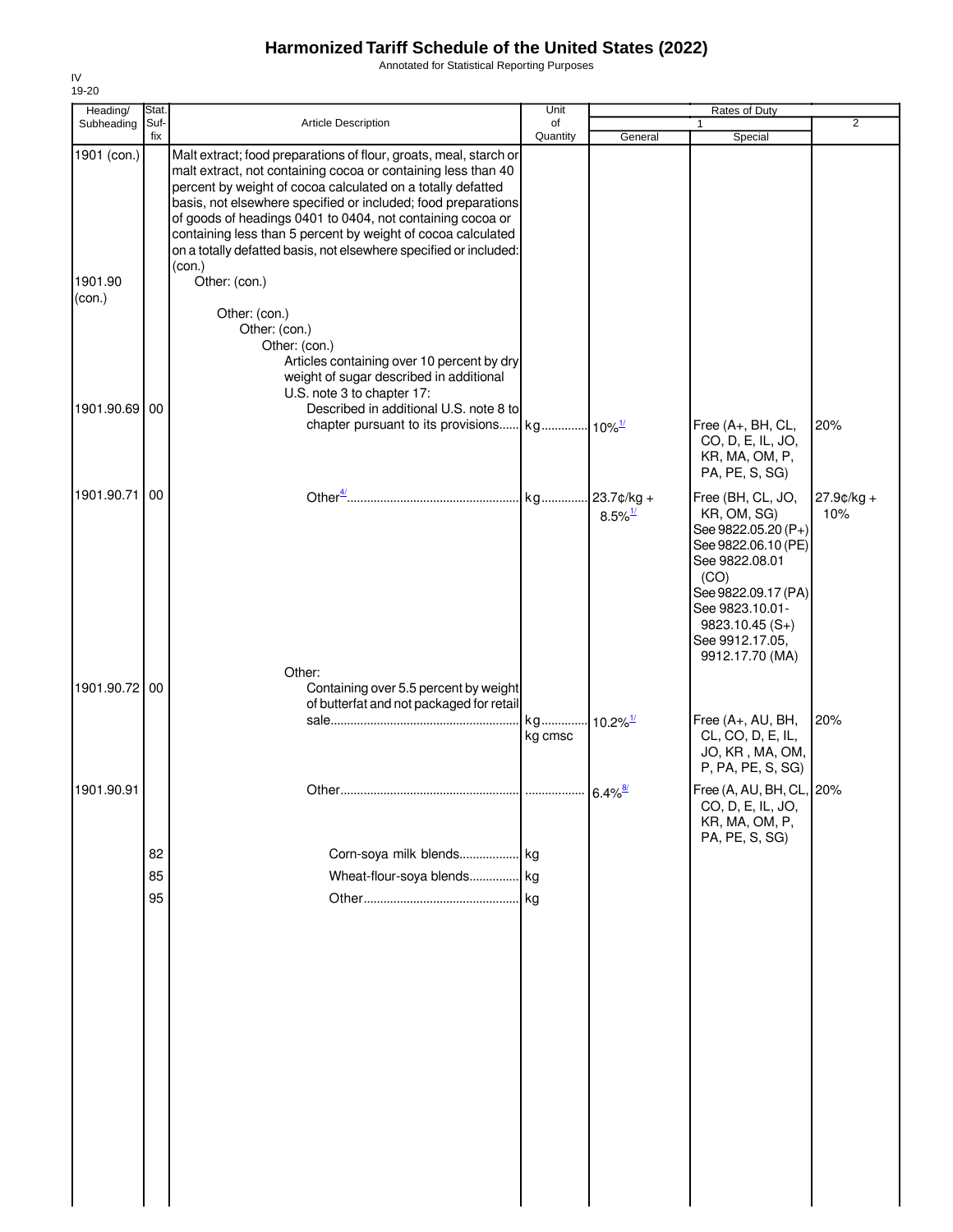Annotated for Statistical Reporting Purposes

| Heading/                      | <b>Stat</b> |                                                                                                                                                                                                                                                                                                   | Unit           |                       | Rates of Duty                                                                  |         |
|-------------------------------|-------------|---------------------------------------------------------------------------------------------------------------------------------------------------------------------------------------------------------------------------------------------------------------------------------------------------|----------------|-----------------------|--------------------------------------------------------------------------------|---------|
| Subheading                    | Suf-<br>fix | <b>Article Description</b>                                                                                                                                                                                                                                                                        | of<br>Quantity | General               | 1<br>Special                                                                   | 2       |
| 1902<br>1902.11<br>1902.11.20 |             | Pasta, whether or not cooked or stuffed (with meat or other<br>substances) or otherwise prepared, such as spaghetti,<br>macaroni, noodles, lasagna, gnocchi, ravioli, cannelloni;<br>couscous, whether or not prepared:<br>Uncooked pasta, not stuffed or otherwise prepared:<br>Containing eggs: |                |                       |                                                                                | 6.6¢/kg |
|                               | 10          | Product of a European Union (EU) country:<br>Subject to the Inward Processing Regime                                                                                                                                                                                                              |                |                       |                                                                                |         |
|                               | 20          | Subject to the EU reduced export refund<br>in accordance with the US-EU Pasta                                                                                                                                                                                                                     |                |                       |                                                                                |         |
|                               | 30<br>90    | Product of a country other than an EU                                                                                                                                                                                                                                                             |                |                       |                                                                                |         |
| 1902.11.40 00                 |             | Other, including pasta packaged with sauce                                                                                                                                                                                                                                                        |                |                       | Free (A*, AU, BH,<br>CL, CO, D, E, IL,<br>JO, KR, MA, OM,<br>P, PA, PE, S, SG) | 20%     |
| 1902.19<br>1902.19.20         |             | Other:<br>Product of a European Union (EU) Country:                                                                                                                                                                                                                                               |                |                       |                                                                                | 4.4¢/kg |
|                               | 10<br>20    | Subject to the Inward Processing Regime<br>Subject to the EU reduced export refund<br>in accordance with the US-EU Pasta                                                                                                                                                                          |                |                       |                                                                                |         |
|                               | 30<br>90    | Product of a country other than an EU                                                                                                                                                                                                                                                             |                |                       |                                                                                |         |
| 1902.19.40                    | 00          | Other, including pasta packaged with sauce                                                                                                                                                                                                                                                        |                |                       | Free (A*, AU, BH,<br>CL, CO, D, E, IL,<br>JO, KR, MA, OM,<br>P, PA, PE, S, SG) | 20%     |
| 1902.20.00                    |             | Stuffed pasta, whether or not cooked or otherwise                                                                                                                                                                                                                                                 |                | $6.4\%$ <sup>8/</sup> | Free (A*, AU, BH,<br>CL, CO, D, E, IL,<br>JO, KR, MA, OM,                      | 20%     |
|                               | 20<br>40    | Other:                                                                                                                                                                                                                                                                                            |                |                       | P, PA, PE, S, SG)                                                              |         |
| 1902.30.00                    | 60          |                                                                                                                                                                                                                                                                                                   |                | $6.4\%$ <sup>8/</sup> | Free (A*, AU, BH,<br>CL, CO, D, E, IL,<br>JO, KR, MA, OM,                      | 20%     |
|                               | 20          | Other:                                                                                                                                                                                                                                                                                            |                |                       | P, PA, PE, S, SG)                                                              |         |
|                               | 40<br>60    |                                                                                                                                                                                                                                                                                                   |                |                       |                                                                                |         |
|                               |             |                                                                                                                                                                                                                                                                                                   |                |                       |                                                                                |         |
|                               |             |                                                                                                                                                                                                                                                                                                   |                |                       |                                                                                |         |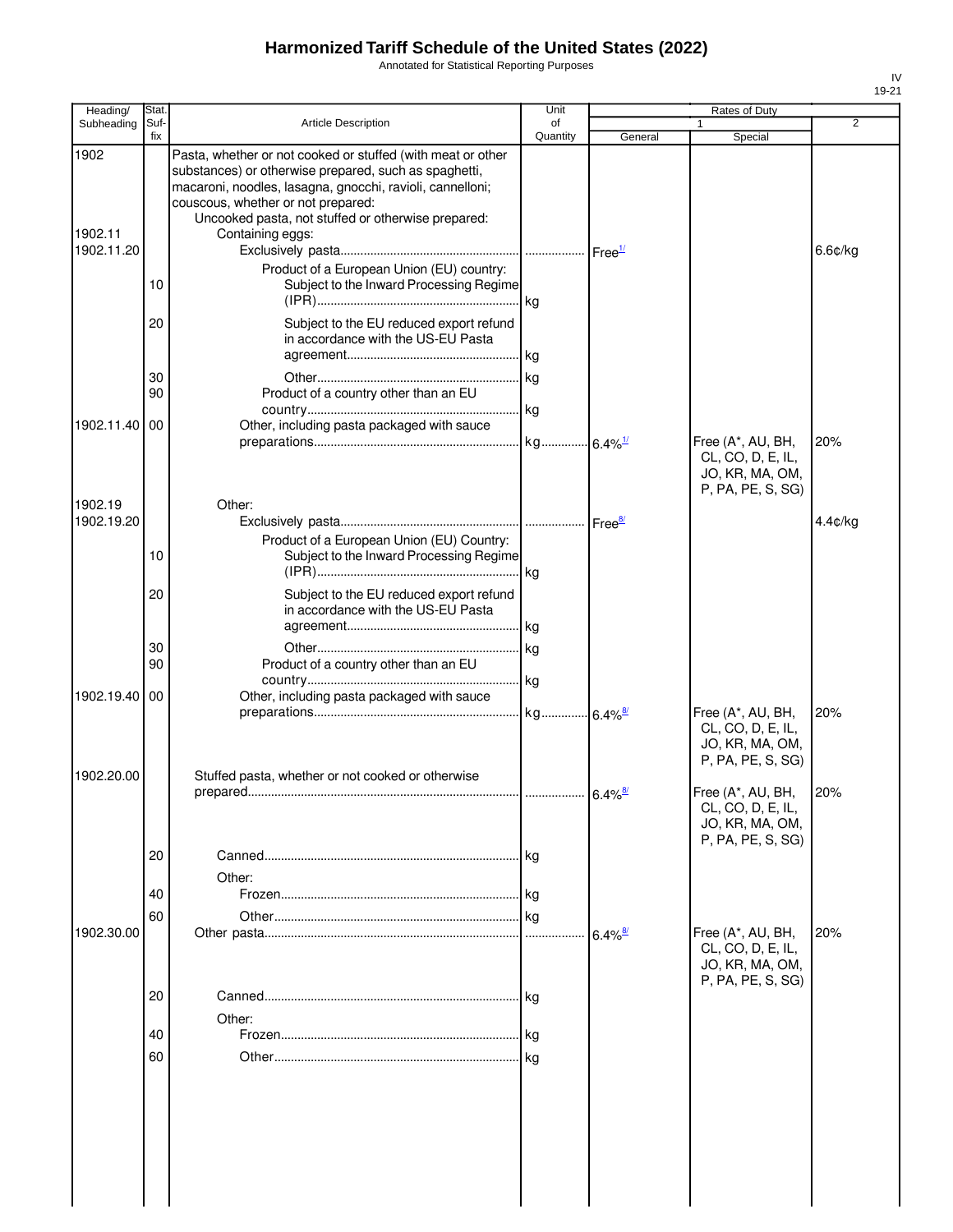Annotated for Statistical Reporting Purposes

| Heading/                     | Stat.       |                                                                                                                                                                                                                                                                                                                                                                                            | Unit                     |                      | Rates of Duty                                                                     |                |
|------------------------------|-------------|--------------------------------------------------------------------------------------------------------------------------------------------------------------------------------------------------------------------------------------------------------------------------------------------------------------------------------------------------------------------------------------------|--------------------------|----------------------|-----------------------------------------------------------------------------------|----------------|
| Subheading                   | Suf-<br>fix | <b>Article Description</b>                                                                                                                                                                                                                                                                                                                                                                 | of<br>Quantity           | General              | 1<br>Special                                                                      | $\overline{2}$ |
| 1902 (con.)<br>1902.40.00 00 |             | Pasta, whether or not cooked or stuffed (with meat or other<br>substances) or otherwise prepared, such as spaghetti,<br>macaroni, noodles, lasagna, gnocchi, ravioli, cannelloni;<br>couscous, whether or not prepared: (con.)                                                                                                                                                             |                          |                      | Free (A, AU, BH, CL, 20%                                                          |                |
| 1903.00                      |             | Tapioca and substitutes therefor prepared from starch, in the                                                                                                                                                                                                                                                                                                                              |                          |                      | CO, D, E, IL, JO,<br>KR, MA, OM, P,<br>PA, PE, S, SG)                             |                |
| 1903.00.20 00                |             | form of flakes, grains, pearls, siftings or in similar forms:                                                                                                                                                                                                                                                                                                                              | kg Free <sup>1/</sup>    |                      |                                                                                   | Free           |
| 1903.00.40                   | 00          |                                                                                                                                                                                                                                                                                                                                                                                            | kg 0.8¢/kg <sup>1/</sup> |                      | Free (A+, AU, BH,<br>CL, CO, D, E, IL,<br>JO, KR, MA, OM,<br>P, PA, PE, S, SG)    | 3.3¢/kg        |
| 1904<br>1904.10.00           |             | Prepared foods obtained by the swelling or roasting of cereals<br>or cereal products (for example, cornflakes); cereals (other<br>than corn (maize)) in grain form or in the form of flakes or other<br>worked grains (except flour, groats and meal), pre-cooked or<br>otherwise prepared, not elsewhere specified or included:<br>Prepared foods obtained by the swelling or roasting of |                          |                      | Free (A, AU, BH, CL, 20%                                                          |                |
|                              | 40          |                                                                                                                                                                                                                                                                                                                                                                                            |                          |                      | CO, D, E, IL, JO,<br>KR, MA, OM, P,<br>PA, PE, S, SG)                             |                |
| 1904.20                      | 80          | Prepared foods obtained from unroasted cereal flakes or<br>from mixtures of unroasted cereal flakes and roasted cereal<br>flakes or swelled cereals:                                                                                                                                                                                                                                       |                          |                      |                                                                                   |                |
| 1904.20.10                   | 00          | In airtight containers and not containing apricots, citrus                                                                                                                                                                                                                                                                                                                                 |                          |                      | Free (A+, AU, BH,<br>CL, CO, D, E, IL,<br>JO, KR, MA, OM,<br>P, PA, PE, S, SG)    | 35%            |
| 1904.20.90 00                |             |                                                                                                                                                                                                                                                                                                                                                                                            |                          |                      | Free (A+, AU, BH,<br>CL, CO, D, E, IL,<br>JO, KR, MA, OM,<br>P, PA, PE, S, SG)    | 35%            |
| 1904.30.00 00                |             |                                                                                                                                                                                                                                                                                                                                                                                            | kg 14% <sup>1/</sup>     |                      | Free (A*, AU, BH,<br>CL, CO, D, E, IL,<br>JO, KR, MA, OM,<br>P, PA, PE, S, SG)    | 35%            |
| 1904.90.01                   |             |                                                                                                                                                                                                                                                                                                                                                                                            |                          | $14\%$ <sup>1/</sup> | Free (A, AU, BH, CL, 35%<br>CO, D, E, IL, JO,<br>KR, MA, OM, P,<br>PA, PE, S, SG) |                |
|                              | 20<br>40    |                                                                                                                                                                                                                                                                                                                                                                                            | l kg<br>. I ka           |                      |                                                                                   |                |
|                              |             |                                                                                                                                                                                                                                                                                                                                                                                            |                          |                      |                                                                                   |                |
|                              |             |                                                                                                                                                                                                                                                                                                                                                                                            |                          |                      |                                                                                   |                |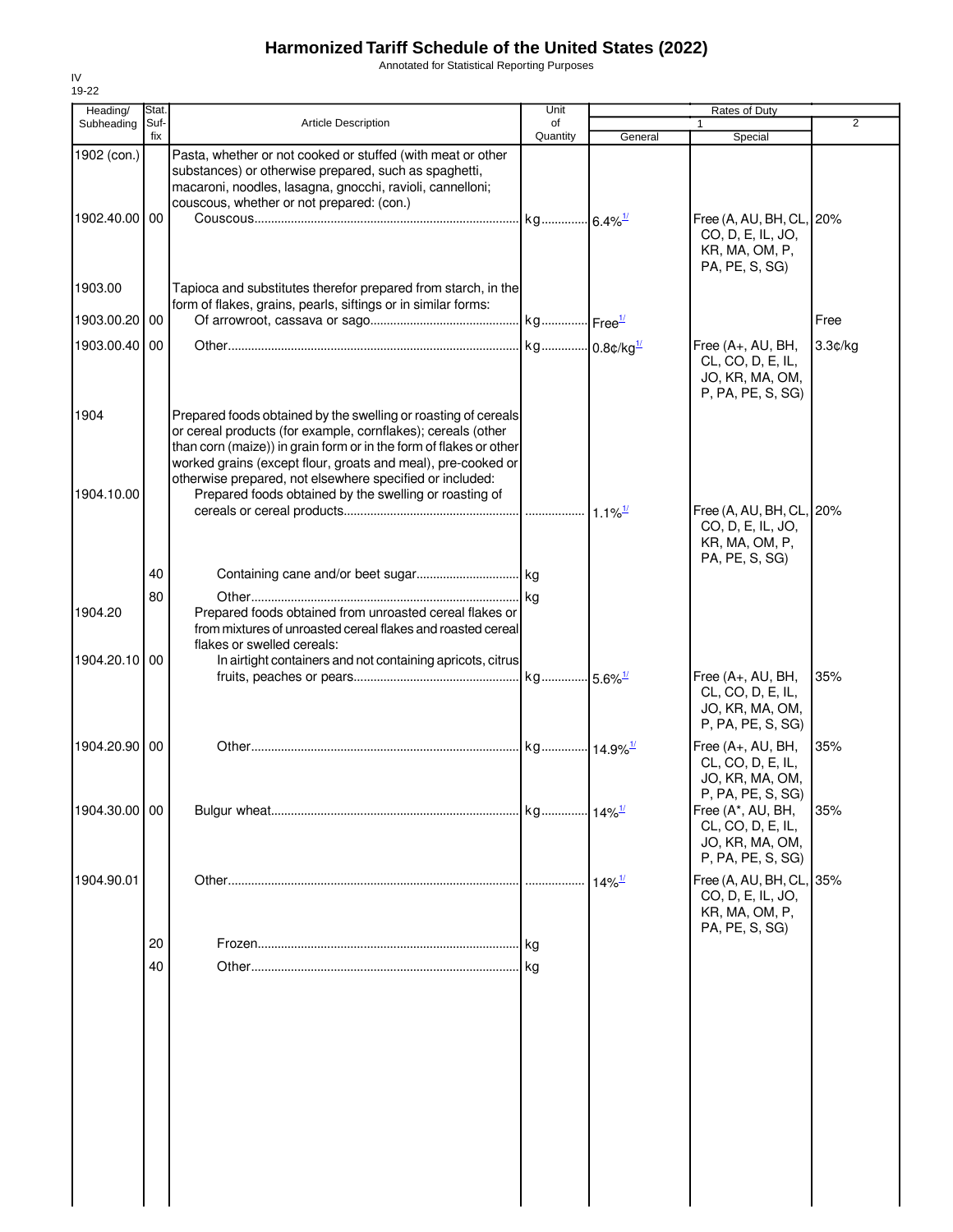Annotated for Statistical Reporting Purposes

| Heading/              | Stat.       |                                                                                                                                                                                                                                | Unit           |                       | Rates of Duty                                                                  |     |
|-----------------------|-------------|--------------------------------------------------------------------------------------------------------------------------------------------------------------------------------------------------------------------------------|----------------|-----------------------|--------------------------------------------------------------------------------|-----|
| Subheading            | Suf-<br>fix | <b>Article Description</b>                                                                                                                                                                                                     | of<br>Quantity | General               | 1<br>Special                                                                   | 2   |
| 1905                  |             | Bread, pastry, cakes, biscuits and other bakers' wares, whether<br>or not containing cocoa; communion wafers, empty capsules<br>of a kind suitable for pharmaceutical use, sealing wafers, rice<br>paper and similar products: |                |                       |                                                                                |     |
| 1905.10.00            | 00          |                                                                                                                                                                                                                                |                |                       |                                                                                | 30% |
| 1905.20.00            | 00          |                                                                                                                                                                                                                                |                |                       |                                                                                | 30% |
| 1905.31.00            |             | Sweet biscuits; waffles and wafers:<br>Frozen:                                                                                                                                                                                 |                |                       |                                                                                | 30% |
|                       | 21          | Containing peanuts or peanut products kg                                                                                                                                                                                       |                |                       |                                                                                |     |
|                       | 29          |                                                                                                                                                                                                                                |                |                       |                                                                                |     |
|                       | 41          | Other:<br>Containing peanuts or peanut products kg                                                                                                                                                                             |                |                       |                                                                                |     |
|                       | 49          |                                                                                                                                                                                                                                |                |                       |                                                                                |     |
| 1905.32.00            |             | Frozen:                                                                                                                                                                                                                        |                |                       |                                                                                | 30% |
|                       | 21          | Containing peanuts or peanut products kg                                                                                                                                                                                       |                |                       |                                                                                |     |
|                       | 29          | Other:                                                                                                                                                                                                                         |                |                       |                                                                                |     |
|                       | 41          | Containing peanuts or peanut products kg                                                                                                                                                                                       |                |                       |                                                                                |     |
|                       | 49          |                                                                                                                                                                                                                                |                |                       |                                                                                |     |
| 1905.40.00            | 00          | Rusks, toasted bread and similar toasted products kg Free <sup>14</sup>                                                                                                                                                        |                |                       |                                                                                | 30% |
| 1905.90<br>1905.90.10 |             | Other:<br>Bread, pastry, cakes, biscuits and similar baked<br>products, and puddings, whether or not containing                                                                                                                |                |                       |                                                                                | 30% |
|                       | 41          | Frozen:<br>Pastries, cakes and similar sweet baked                                                                                                                                                                             |                |                       |                                                                                |     |
|                       |             |                                                                                                                                                                                                                                |                |                       |                                                                                |     |
|                       | 49          |                                                                                                                                                                                                                                |                |                       |                                                                                |     |
|                       | 50          | Other:<br>Pastries, cakes and similar sweet baked                                                                                                                                                                              |                |                       |                                                                                |     |
|                       | 70          |                                                                                                                                                                                                                                |                |                       |                                                                                |     |
| 1905.90.90            | 90          |                                                                                                                                                                                                                                |                |                       |                                                                                |     |
|                       |             |                                                                                                                                                                                                                                |                | $4.5\%$ <sup>1/</sup> | Free (A*, AU, BH,<br>CL, CO, D, E, IL,<br>JO, KR, MA, OM,<br>P, PA, PE, S, SG) | 20% |
|                       | 30          | Corn chips and similar crisp savory snack foods. kg                                                                                                                                                                            |                |                       |                                                                                |     |
|                       | 60          |                                                                                                                                                                                                                                |                |                       |                                                                                |     |
|                       | 90          |                                                                                                                                                                                                                                |                |                       |                                                                                |     |
|                       |             |                                                                                                                                                                                                                                |                |                       |                                                                                |     |
|                       |             |                                                                                                                                                                                                                                |                |                       |                                                                                |     |
|                       |             |                                                                                                                                                                                                                                |                |                       |                                                                                |     |
|                       |             |                                                                                                                                                                                                                                |                |                       |                                                                                |     |
|                       |             |                                                                                                                                                                                                                                |                |                       |                                                                                |     |
|                       |             |                                                                                                                                                                                                                                |                |                       |                                                                                |     |
|                       |             |                                                                                                                                                                                                                                |                |                       |                                                                                |     |
|                       |             |                                                                                                                                                                                                                                |                |                       |                                                                                |     |